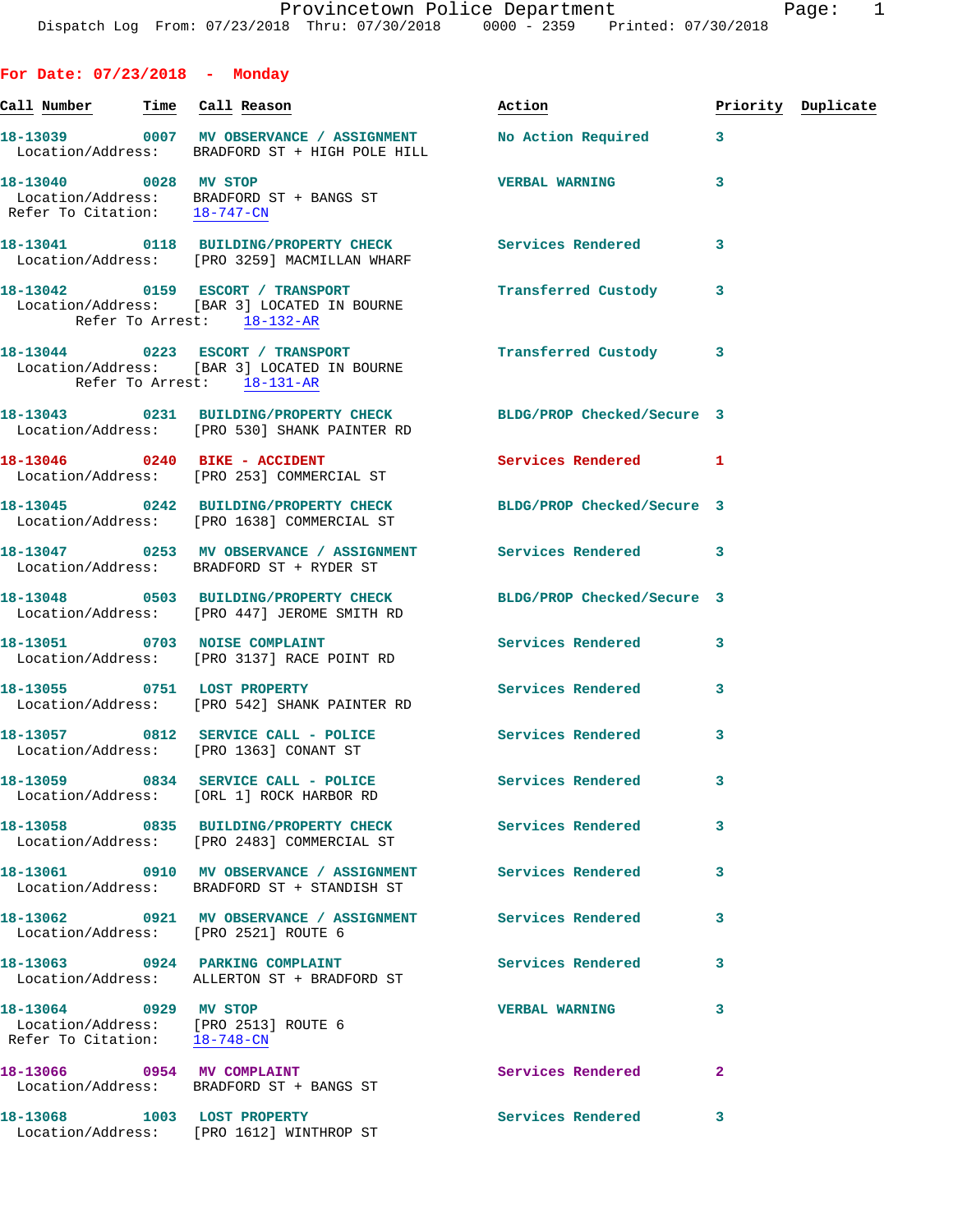|                                                          | 18-13071 1038 BIKE - GENERAL<br>Location/Address: [PRO 3010] COMMERCIAL ST                                       | Services Rendered          | $\overline{a}$ |  |
|----------------------------------------------------------|------------------------------------------------------------------------------------------------------------------|----------------------------|----------------|--|
| Location/Address: HARBOR HILL RD                         | 18-13069 1042 BUILDING/PROPERTY CHECK Services Rendered                                                          |                            | 3              |  |
| Location/Address: COMMERCIAL ST                          | 18-13073 1045 LARCENY / FORGERY / FRAUD                                                                          | Investigated               | 2              |  |
| 18-13074 1216 VANDALISM<br>Location/Address: BRADFORD ST |                                                                                                                  | Investigated               | 3              |  |
|                                                          | 18-13076 1248 MEDICAL EMERGENCY<br>Location/Address: [PRO 3222] ALDEN ST                                         | Transported to Hospital 1  |                |  |
|                                                          | 18-13077 1344 BUILDING/PROPERTY CHECK<br>Location/Address: [PRO 105] COMMERCIAL ST                               | BLDG/PROP Checked/Secure 3 |                |  |
| 18-13079 1404 SERVE SUMMONS                              | Location/Address: [PRO 3670] SHANK PAINTER RD                                                                    | Could Not Locate           | 3              |  |
|                                                          | 18-13080 1408 PARKING COMPLAINT<br>Location/Address: [PRO 1835] COMMERCIAL ST                                    | Removed Hazard             | 3              |  |
|                                                          | 18-13081 1418 LOST PROPERTY<br>Location/Address: [PRO 2750] COMMERCIAL ST                                        | Services Rendered          | 3              |  |
|                                                          | 18-13082 1442 MEDICAL EMERGENCY<br>Location/Address: [PRO 3427] STABLE PATH                                      | Transported to Hospital 1  | - 6            |  |
|                                                          | 18-13083 1455 LOST PROPERTY<br>Location/Address: [PRO 3207] COMMERCIAL ST                                        | Services Rendered          | 3              |  |
|                                                          | 18-13084 1509 ANIMAL CALL<br>Location/Address: [PRO 367] COMMERCIAL ST                                           | Services Rendered          | $\overline{a}$ |  |
|                                                          | 18-13085    1556    FIRE - OTHER<br>Location/Address: JOHNSON ST + COMMERCIAL ST                                 | Extinguished               | 1              |  |
| 18-13086 1602 FOLLOW UP<br>Refer To Accident: 18-73-AC   | Location/Address: [PRO 542] SHANK PAINTER RD                                                                     | Services Rendered          | $\mathbf{2}$   |  |
| 18-13087 1647 BIKE - GENERAL                             | Location/Address: [PRO 3272] COMMERCIAL ST                                                                       | No Action Required         | $\mathbf{2}$   |  |
|                                                          | 18-13088 1712 MV OBSERVANCE / ASSIGNMENT<br>Location/Address: [PRO 537] SHANK PAINTER RD                         | Services Rendered          | 3              |  |
| Location/Address: AUNT SUKEYS WAY                        | 18-13089 1720 PARKING COMPLAINT                                                                                  | Services Rendered          | 3              |  |
|                                                          | 18-13090 1722 BUILDING/PROPERTY CHECK<br>Location/Address: [PRO 3259] MACMILLAN WHARF                            | BLDG/PROP Checked/Secure 3 |                |  |
|                                                          | 18-13091 1726 BUILDING/PROPERTY CHECK<br>Location/Address: [PRO 526] RYDER ST EXT                                | BLDG/PROP Checked/Secure 3 |                |  |
|                                                          | 18-13093 1750 BUILDING/PROPERTY CHECK<br>Location/Address: [PRO 1646] WINSLOW ST                                 | Services Rendered          | 3              |  |
|                                                          | 18-13094 1851 ASSIST CITIZEN<br>Location/Address: [PRO 1542] COMMERCIAL ST                                       | Services Rendered          | 3              |  |
|                                                          | 18-13095 2017 PARK, WALK & TALK<br>Location/Address: [PRO 105] COMMERCIAL ST                                     | No Action Required         | $\mathbf{2}$   |  |
|                                                          | 18-13096 2021 MV OBSERVANCE / ASSIGNMENT Services Rendered<br>Location/Address: RACE POINT RD + SEASHORE PARK DR |                            | 3              |  |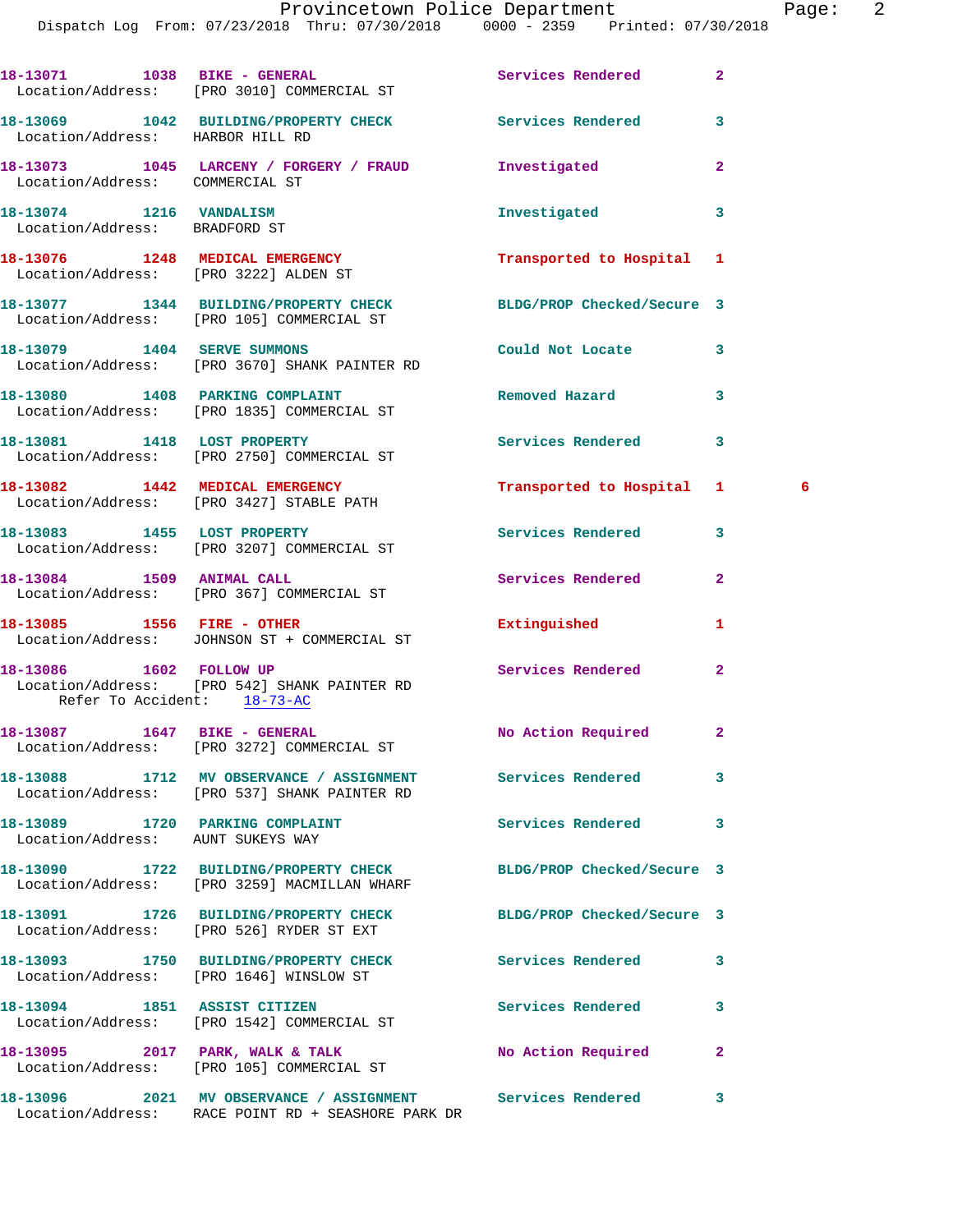|                                                                                    | Provincetown Police Department                                                                                        |                            | $\overline{3}$<br>Page: |
|------------------------------------------------------------------------------------|-----------------------------------------------------------------------------------------------------------------------|----------------------------|-------------------------|
|                                                                                    | Dispatch Log From: 07/23/2018 Thru: 07/30/2018 0000 - 2359 Printed: 07/30/2018                                        |                            |                         |
| 18-13097 2029 MV STOP<br>Refer To Citation: R8381633                               | Location/Address: RACE POINT RD + NELSON AVE                                                                          | Citation / Warning Issue 3 |                         |
| 18-13100 2115 MV STOP<br>Location/Address: ROUTE 6<br>Refer To Citation: 18-749-CN |                                                                                                                       | <b>VERBAL WARNING</b>      | 3                       |
|                                                                                    | 18-13102 2135 ASSAULT<br>Location/Address: BRADFORD ST + ARCH ST                                                      | SPOKEN TO                  | $\mathbf{1}$            |
|                                                                                    | 18-13103 2149 BUILDING/PROPERTY CHECK BLDG/PROP Checked/Secure 3<br>Location/Address: [PRO 1952] COMMERCIAL ST        |                            |                         |
| Refer To Citation: $\frac{18-750-CN}{2}$                                           | 18-13104 2159 MV STOP<br>Location/Address: [PRO 2885] COMMERCIAL ST                                                   | <b>VERBAL WARNING</b>      | 3                       |
|                                                                                    | 18-13105 2219 MV STOP<br>Location/Address: [PRO 526] RYDER ST EXT<br>Refer To Citation: $\frac{18-751-CN}{18-751-CN}$ | <b>VERBAL WARNING</b>      | 3                       |
|                                                                                    | 18-13106 2322 MV OBSERVANCE / ASSIGNMENT Services Rendered 3<br>Location/Address: BRADFORD ST + HOWLAND ST            |                            |                         |
| 18-13107 2339 MV STOP                                                              | Location/Address: BRADFORD ST + KENDALL LN<br>Refer To Citation: $18-752$ -CN                                         | <b>VERBAL WARNING</b>      | 3                       |
| For Date: $07/24/2018$ - Tuesday                                                   |                                                                                                                       |                            |                         |
|                                                                                    | 18-13108 0003 MV OBSERVANCE / ASSIGNMENT Services Rendered<br>Location/Address: [PRO 2577] BRADFORD ST                |                            | $\mathbf{3}$            |
| Location/Address: COMMERCIAL ST                                                    | 18-13109 0003 BY-LAW VIOLATION                                                                                        | <b>VERBAL WARNING</b>      | $\mathbf{2}$            |
|                                                                                    | 18-13110 0024 BUILDING/PROPERTY CHECK Services Rendered<br>Location/Address: [PRO 530] SHANK PAINTER RD               |                            | 3                       |
| Location/Address: [PRO 414] CONWELL ST                                             | 18-13112 0116 BUILDING/PROPERTY CHECK                                                                                 | Services Rendered          | 3                       |
|                                                                                    | 18-13115 0219 MEDICAL EMERGENCY<br>Location/Address: [PRO 542] SHANK PAINTER RD                                       | <b>Services Rendered</b>   | 1                       |
| 18-13116 0325 NOISE COMPLAINT<br>Location/Address: [PRO 31] BRADFORD ST            |                                                                                                                       | <b>Services Rendered</b>   | 3                       |
| 18-13117 0440 ALARM - GENERAL                                                      | Location/Address: [PRO 3204] COMMERCIAL ST                                                                            | BLDG/PROP Checked/Secure 1 |                         |
|                                                                                    | 18-13118 0505 BUILDING/PROPERTY CHECK<br>Location/Address: [PRO 2483] COMMERCIAL ST                                   | Services Rendered          | 3                       |
| 18-13122 0545 GENERAL INFO<br>Location/Address: [PRO 970] KINGS WAY                |                                                                                                                       | <b>Services Rendered</b>   | 3                       |
|                                                                                    |                                                                                                                       |                            |                         |

 Location/Address: [PRO 2521] ROUTE 6 **18-13120 0555 MV STOP No Action Required 3**  Location/Address: [PRO 2519] ROUTE 6

**18-13121 0559 SERVICE CALL - POLICE Services Rendered 3**  Location/Address: [PRO 516] RACE POINT RD

Location/Address: [PRO 3440] ROUTE 6

**18-13123 0812 MV OBSERVANCE / ASSIGNMENT Services Rendered 3**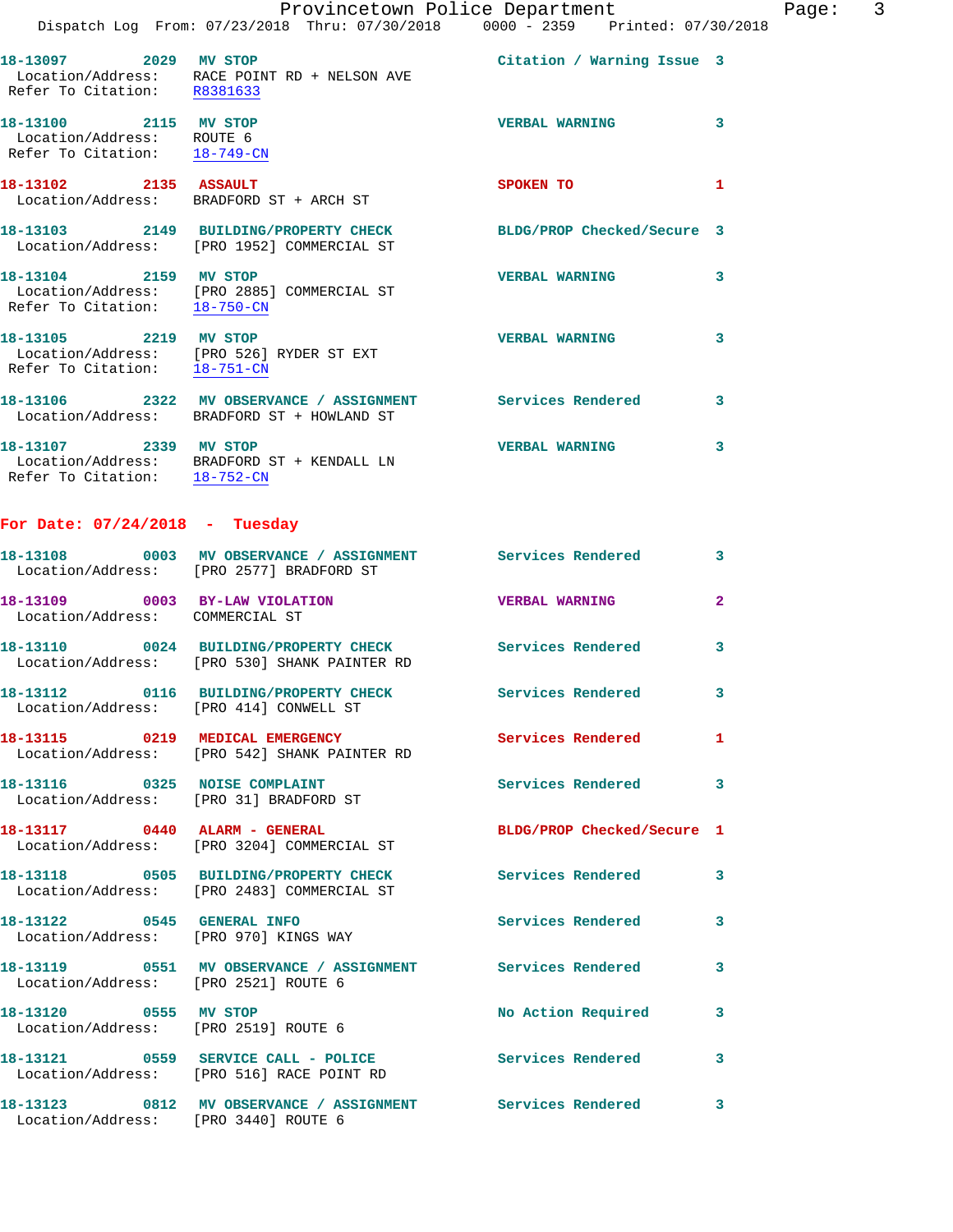|                                                           |                                                                                                                   | Provincetown Police Department    |                | Page: 4      |  |
|-----------------------------------------------------------|-------------------------------------------------------------------------------------------------------------------|-----------------------------------|----------------|--------------|--|
|                                                           | Dispatch Log From: 07/23/2018 Thru: 07/30/2018 0000 - 2359 Printed: 07/30/2018                                    |                                   |                |              |  |
|                                                           | 18-13124 0815 PARK, WALK & TALK Services Rendered 2<br>Location/Address: [PRO 105] COMMERCIAL ST                  |                                   |                |              |  |
|                                                           | 18-13127 0904 BUILDING/PROPERTY CHECK Services Rendered 3<br>Location/Address: [PRO 2481] TREMONT ST              |                                   |                |              |  |
|                                                           | 18-13128 0906 HAZARDS<br>Location/Address: PLEASANT ST + COMMERCIAL ST                                            | Services Rendered 2               |                |              |  |
|                                                           | 18-13129 0930 ANIMAL CALL<br>Location/Address: LAW ST + BRADFORD ST                                               | Services Rendered 2               |                | $\mathbf{1}$ |  |
|                                                           | 18-13130 1027 BUILDING/PROPERTY CHECK BLDG/PROP Checked/Secure 3<br>Location/Address: [PRO 3259] MACMILLAN WHARF  |                                   |                |              |  |
|                                                           | 18-13131 1030 NOISE COMPLAINT<br>Location/Address: [PRO 3737] BRADFORD ST                                         | Services Rendered 3               |                |              |  |
|                                                           | 18-13132 1035 MEDICAL EMERGENCY Transported to Hospital 1<br>Location/Address: [PRO 2097] CAPTAIN BERTIES WAY     |                                   |                |              |  |
|                                                           | 18-13133 1051 FOLLOW UP<br>Location/Address: [PRO 27] BRADFORD ST                                                 | SPOKEN TO AND TO A REAL PROPERTY. | $\overline{2}$ |              |  |
|                                                           | 18-13134 1059 PARK, WALK & TALK 1999 Services Rendered 2<br>Location/Address: [PRO 223] COMMERCIAL ST             |                                   |                |              |  |
|                                                           | 18-13135 1124 ANIMAL CALL<br>Location/Address: [PRO 542] SHANK PAINTER RD                                         | Services Rendered                 | $\mathbf{2}$   |              |  |
|                                                           | 18-13137 1130 LOST PURSE<br>Location/Address: [PRO 484] MASONIC PL                                                | Services Rendered 3               |                |              |  |
|                                                           | 18-13139 1208 PARK, WALK & TALK<br>Location/Address: [PRO 2728] COMMERCIAL ST                                     | Services Rendered 2               |                |              |  |
| 18-13140 1226 MV COLLISION<br>Refer To Accident: 18-79-AC | Location/Address: [PRO 526] RYDER ST EXT                                                                          | Services Rendered                 | $\mathbf{1}$   |              |  |
|                                                           | 18-13141 1240 HAZARDS<br>Location/Address: [PRO 519] RACE POINT RD                                                | Transferred Custody 2             |                |              |  |
|                                                           | 18-13142 1250 MV DISABLED<br>Location/Address: [PRO 2052] COMMERCIAL ST                                           | <b>Services Rendered</b> 2        |                |              |  |
|                                                           | 18-13143 1302 MV OBSERVANCE / ASSIGNMENT Services Rendered 3<br>Location/Address: [PRO 3430] COMMERCIAL ST        |                                   |                |              |  |
| 18-13144 1306 MV DISABLED                                 | Location/Address: STANDISH ST + BRADFORD ST                                                                       | Services Rendered 2               |                |              |  |
|                                                           | 18-13145 1317 LARCENY / FORGERY / FRAUD Services Rendered<br>Location/Address: [PRO 208] COMMERCIAL ST            |                                   | $\mathbf{2}$   |              |  |
|                                                           | 18-13146 1358 COMPLAINT - GENERAL Services Rendered 3<br>Location/Address: [PRO 2043] BRADFORD ST                 |                                   |                |              |  |
|                                                           | 18-13148 1422 FOLLOW UP<br>Location/Address: [PRO 27] BRADFORD ST                                                 | Services Rendered 2               |                |              |  |
|                                                           | 18-13149 1532 STREET PERFORMER COMPLAINT SPOKEN TO<br>Location/Address: [PRO 242] COMMERCIAL ST                   |                                   | 3              |              |  |
|                                                           | 18-13151 1549 MV COLLISION<br>Location/Address: [PRO 3259] MACMILLAN WHARF                                        | Services Rendered 1               |                |              |  |
|                                                           | 18-13150 1551 BUILDING/PROPERTY CHECK BLDG/PROP Checked/Secure 3<br>Location/Address: [PRO 1778] SHANK PAINTER RD |                                   |                |              |  |
|                                                           | 18-13152 1556 MV OBSERVANCE / ASSIGNMENT Services Rendered 3                                                      |                                   |                |              |  |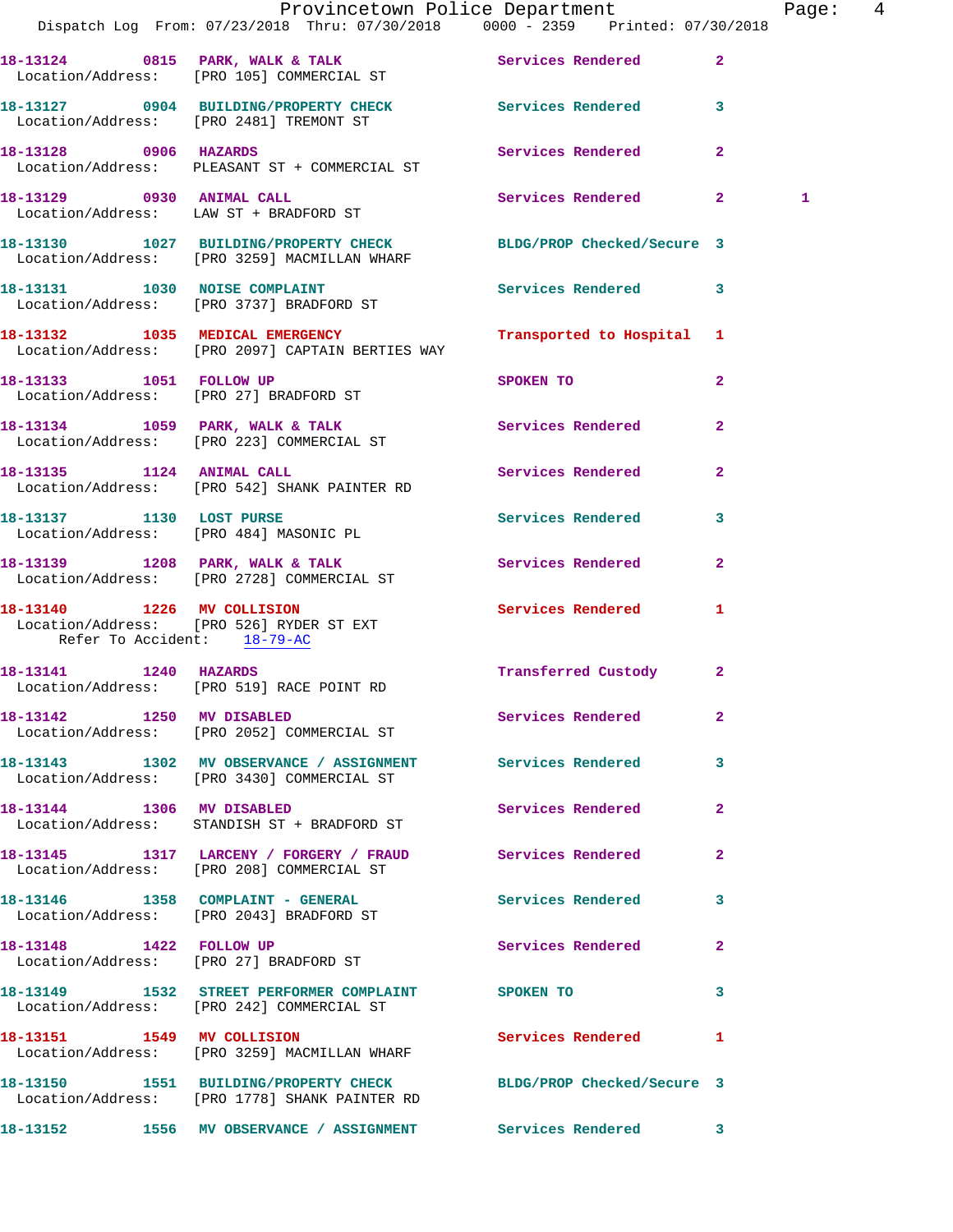|                                      | Provincetown Police Department<br>Dispatch Log From: 07/23/2018 Thru: 07/30/2018 0000 - 2359 Printed: 07/30/2018 |                            | 5<br>Page:   |
|--------------------------------------|------------------------------------------------------------------------------------------------------------------|----------------------------|--------------|
|                                      | Location/Address: BRADFORD ST + HOWLAND ST                                                                       |                            |              |
|                                      | 18-13153 1617 MV STOP<br>Location/Address: BRADFORD ST + HOWLAND ST<br>Refer To Citation: <u>18-754-CN</u>       | VERBAL WARNING 3           |              |
|                                      | 18-13156 1630 BUILDING/PROPERTY CHECK BLDG/PROP Checked/Secure 3<br>Location/Address: [PRO 3259] MACMILLAN WHARF |                            |              |
|                                      | 18-13155 1632 PARK, WALK & TALK<br>Location/Address: [PRO 105] COMMERCIAL ST                                     | Services Rendered 2        |              |
|                                      | 18-13154 1635 BUILDING/PROPERTY CHECK Services Rendered 3<br>Location/Address: [PRO 3259] MACMILLAN WHARF        |                            |              |
|                                      | 18-13158 1646 MEDICAL EMERGENCY<br>Location/Address: [PRO 2277] BRADFORD ST                                      | Services Rendered 1        |              |
| Location/Address: [PRO 2519] ROUTE 6 | 18-13157 1658 MV OBSERVANCE / ASSIGNMENT Services Rendered 3                                                     |                            |              |
| Location/Address: COMMERCIAL ST      | 18-13159 1739 MV COLLISION                                                                                       | Services Rendered 1        |              |
|                                      | 18-13160 1759 BUILDING/PROPERTY CHECK BLDG/PROP Checked/Secure 3<br>Location/Address: [PRO 105] COMMERCIAL ST    |                            |              |
|                                      | 18-13161 1850 DISTURBANCE - FIGHT / ARGUMENT Peace Restored 1<br>Location/Address: [PRO 57] BRADFORD ST          |                            |              |
|                                      | 18-13162 1909 MEDICAL EMERGENCY<br>Location/Address: [PRO 3117] COMMERCIAL ST                                    | Transported to Hospital 1  |              |
|                                      | 18-13163 1918 MEDICAL EMERGENCY<br>Location/Address: [PRO 3222] ALDEN ST                                         | Transported to Hospital 1  |              |
|                                      | 18-13164 1941 HAZARDS<br>Location/Address: [PRO 1992] COMMERCIAL ST                                              | SPOKEN TO                  | $\mathbf{2}$ |
|                                      | 18-13165 1947 MEDICAL EMERGENCY<br>Location/Address: [PRO 3259] MACMILLAN WHARF                                  | Services Rendered          | 1            |
| 18-13166 1953 MV STOP                | Location/Address: [PRO 2518] ROUTE 6                                                                             | No Action Required 3       |              |
|                                      | 18-13167 1959 MEDICAL EMERGENCY<br>Location/Address: [PRO 658] MOZART AVE                                        | Transported to Hospital 1  |              |
|                                      | 18-13169 2025 LOST PROPERTY<br>Location/Address: [PRO 542] SHANK PAINTER RD                                      | Services Rendered          | $\mathbf{3}$ |
| 18-13171 2030 HAZARDS                | Location/Address: [PRO 1412] PEARL ST                                                                            | Removed Hazard             | $\mathbf{2}$ |
|                                      | 18-13173 2114 STREET PERFORMER COMPLAINT<br>Location/Address: [PRO 175] COMMERCIAL ST                            | SPOKEN TO                  | 3            |
|                                      | 18-13172 2123 MV OBSERVANCE / ASSIGNMENT Services Rendered 3<br>Location/Address: HOWLAND ST + BRADFORD ST       |                            |              |
| 18-13174 2124 MV STOP                | Location/Address: BRADFORD ST + ANTHONY ST<br>Refer To Citation: 18-755-CN                                       | <b>VERBAL WARNING</b>      | 3            |
|                                      | 18-13175 2204 BUILDING/PROPERTY CHECK<br>Location/Address: [PRO 2483] COMMERCIAL ST                              | <b>Services Rendered</b>   | 3            |
|                                      | 18-13176 2206 BUILDING/PROPERTY CHECK<br>Location/Address: [PRO 1638] COMMERCIAL ST                              | BLDG/PROP Checked/Secure 3 |              |
| 18-13177 2220 MV DISABLED            |                                                                                                                  | Services Rendered 2        |              |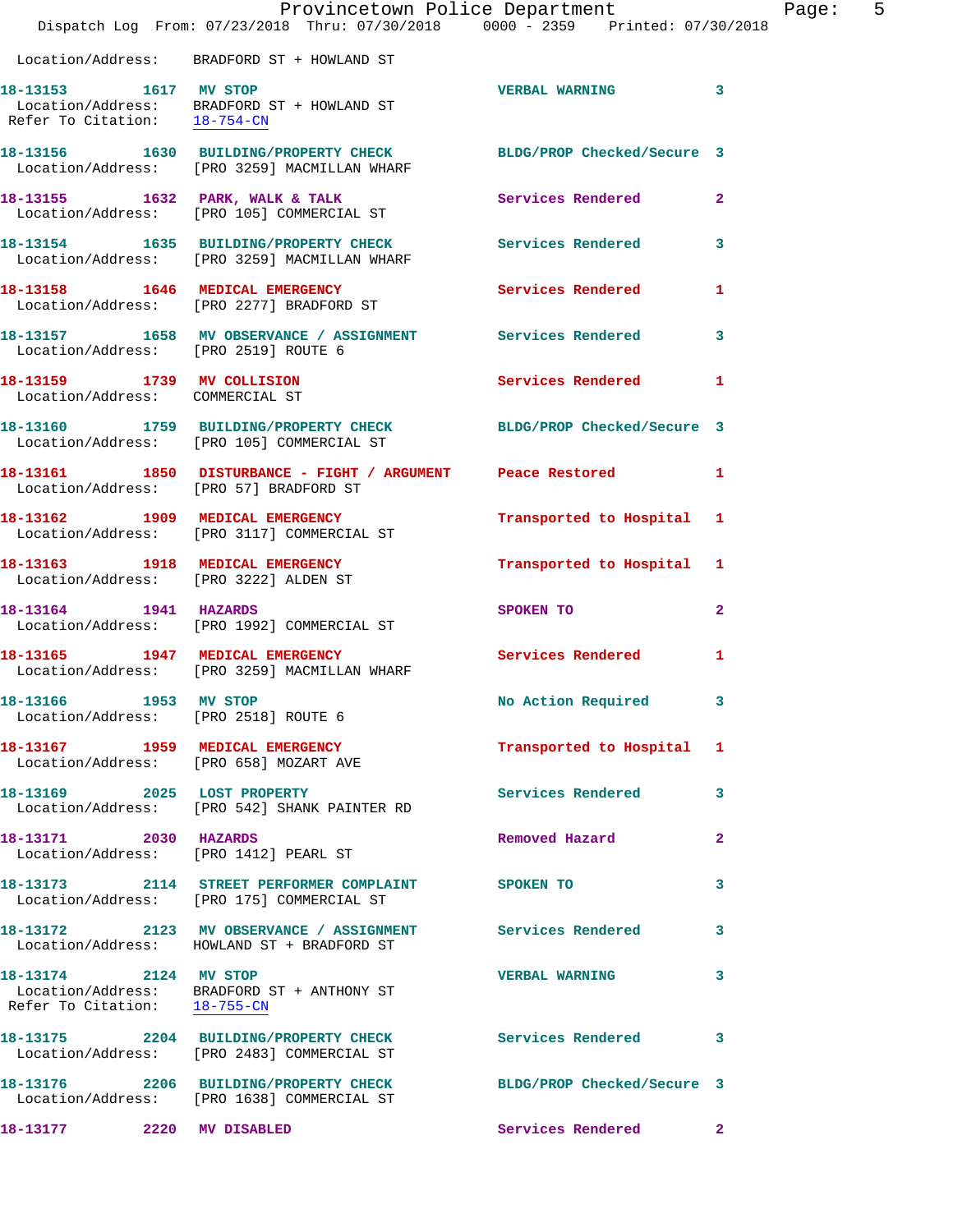|                                                                                              | Dispatch Log From: 07/23/2018 Thru: 07/30/2018 0000 - 2359 Printed: 07/30/2018                                   | Provincetown Police Department |                         | 6<br>Page: |
|----------------------------------------------------------------------------------------------|------------------------------------------------------------------------------------------------------------------|--------------------------------|-------------------------|------------|
|                                                                                              | Location/Address: [PRO 2251] COMMERCIAL ST                                                                       |                                |                         |            |
| 18-13179 2321 MV STOP<br>Refer To Citation: 18-756-CN                                        | Location/Address: [PRO 3276] COMMERCIAL ST                                                                       | <b>VERBAL WARNING</b>          | $\overline{\mathbf{3}}$ |            |
| For Date: $07/25/2018$ - Wednesday                                                           |                                                                                                                  |                                |                         |            |
|                                                                                              | 18-13181 0009 ALARM - GENERAL<br>Location/Address: [PRO 3364] HARBOUR DR                                         | Services Rendered 1            |                         |            |
|                                                                                              | 18-13180 0015 BUILDING/PROPERTY CHECK<br>Location/Address: [PRO 1780] JOHNSON ST                                 | BLDG/PROP Checked/Secure 3     |                         |            |
|                                                                                              | 18-13182 0023 BUILDING/PROPERTY CHECK<br>Location/Address: [PRO 3033] COMMERCIAL ST                              | BLDG/PROP Checked/Secure 3     |                         |            |
|                                                                                              | 18-13184 0032 MV STOP<br>Location/Address: [PRO 61] BRADFORD ST<br>Refer To Citation: 18-757-CN                  | SPOKEN TO                      | $\overline{\mathbf{3}}$ |            |
| Location/Address: [PRO 58] BRADFORD ST                                                       | 18-13183 0034 MV OBSERVANCE / ASSIGNMENT Services Rendered                                                       |                                | $\overline{\mathbf{3}}$ |            |
|                                                                                              | 18-13185 0043 MV OBSERVANCE / ASSIGNMENT Services Rendered<br>Location/Address: HOWLAND ST + BRADFORD ST         |                                | $\overline{\mathbf{3}}$ |            |
| 18-13188 0129 HAZARDS                                                                        | Location/Address: [PRO 372] COMMERCIAL ST                                                                        | Referred to Other Agency 2     |                         |            |
|                                                                                              | 18-13189 0341 LOST PROPERTY<br>Location/Address: [PRO 542] SHANK PAINTER RD                                      | Services Rendered 3            |                         |            |
|                                                                                              | 18-13190 0349 BUILDING/PROPERTY CHECK Services Rendered<br>Location/Address: [PRO 2512] JEROME SMITH RD          |                                | $\mathbf{3}$            |            |
|                                                                                              | 18-13191 0354 BUILDING/PROPERTY CHECK Services Rendered 3<br>Location/Address: [PRO 2494] BRADFORD ST            |                                |                         |            |
|                                                                                              | 18-13192 0358 BUILDING/PROPERTY CHECK<br>Location/Address: [PRO 444] HIGH POLE HILL                              | BLDG/PROP Checked/Secure 3     |                         |            |
|                                                                                              | 18-13193 0359 BUILDING/PROPERTY CHECK Services Rendered<br>Location/Address: [PRO 3430] COMMERCIAL ST            |                                | 3                       |            |
| Location/Address: ROUTE 6                                                                    | 18-13194 0404 MV OBSERVANCE / ASSIGNMENT Services Rendered 3                                                     |                                |                         |            |
|                                                                                              | 18-13195 0447 ASSIST DEPARTMENT / MUTUAL AID Services Rendered<br>Location/Address: [PRO 542] SHANK PAINTER RD   |                                | 3                       |            |
|                                                                                              | 18-13196 0507 BUILDING/PROPERTY CHECK Services Rendered<br>Location/Address: [PRO 3259] MACMILLAN WHARF          |                                | 3                       |            |
| Location/Address: ROUTE 6 + SNAIL RD                                                         | 18-13197 0516 MV OBSERVANCE / ASSIGNMENT Services Rendered                                                       |                                | 3                       |            |
|                                                                                              | 18-13198 0519 MV COMPLAINT<br>Location/Address: KENDALL LN + COMMERCIAL ST                                       | Services Rendered              | $\mathbf{2}$            |            |
|                                                                                              | 18-13199 0558 BUILDING/PROPERTY CHECK Services Rendered 3<br>Location/Address: [PRO 2490] PROVINCELANDS RD       |                                |                         |            |
|                                                                                              | 18-13200 0601 MV OBSERVANCE / ASSIGNMENT Services Rendered<br>Location/Address: RACE POINT RD + SEASHORE PARK DR |                                | 3                       |            |
| 18-13201 0755 MV STOP<br>Location/Address: [PRO 521] ROUTE 6<br>Refer To Citation: 18-758-CN |                                                                                                                  | <b>VERBAL WARNING</b>          | 3                       |            |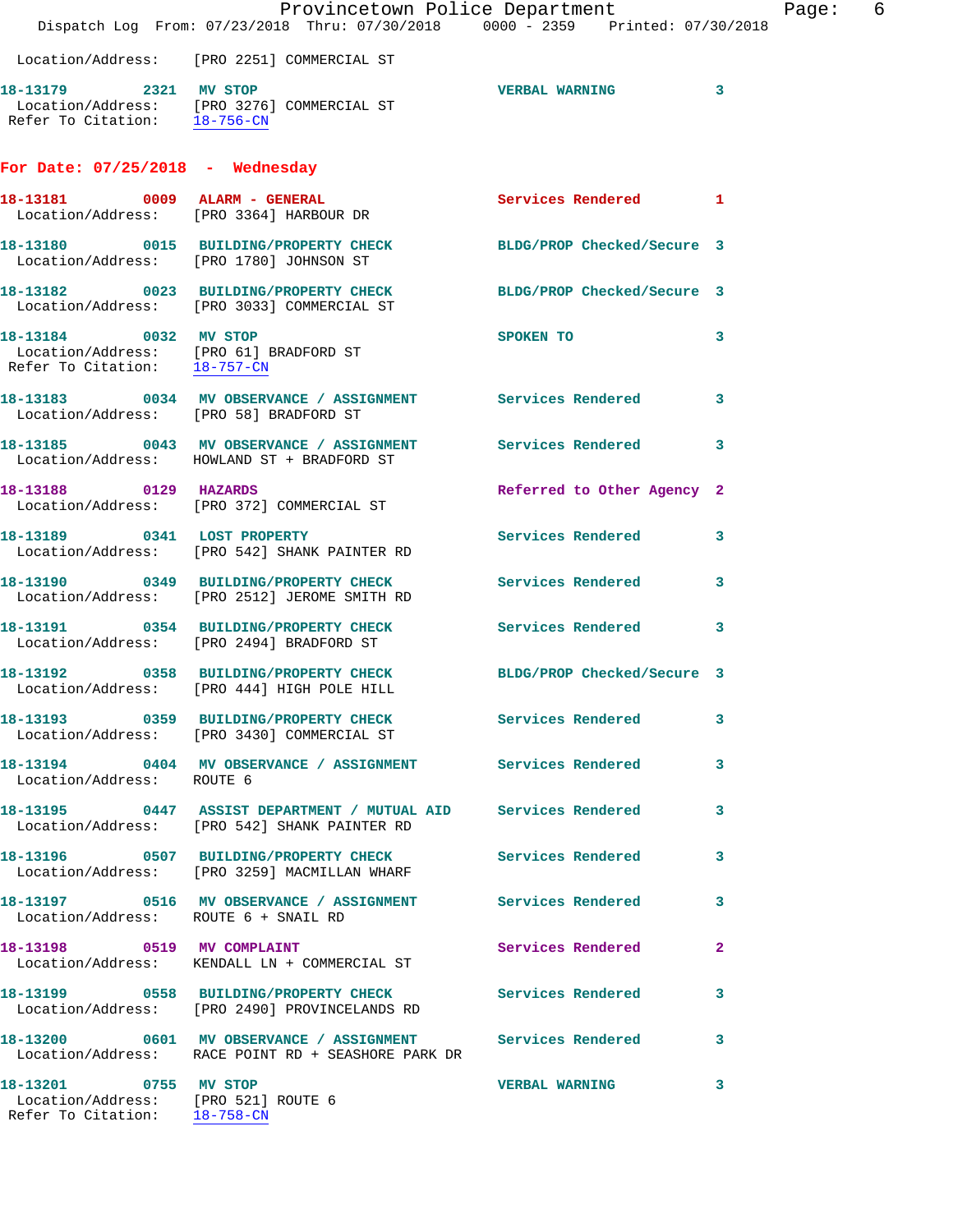|                                                              | Dispatch Log From: 07/23/2018 Thru: 07/30/2018 0000 - 2359 Printed: 07/30/2018                                   | Provincetown Police Department Page: 7 |              |
|--------------------------------------------------------------|------------------------------------------------------------------------------------------------------------------|----------------------------------------|--------------|
|                                                              | 18-13202 0910 MV OBSERVANCE / ASSIGNMENT Services Rendered 3<br>Location/Address: HIGH POLE HILL + BRADFORD ST   |                                        |              |
| 18-13203 0940 MV STOP                                        | Location/Address: [PRO 1708] BRADFORD ST<br>Refer To Citation: 18-759-CN                                         | <b>VERBAL WARNING</b> 3                |              |
|                                                              | 18-13204 0958 HAZARDS/AMMO<br>Location/Address: [PRO 542] SHANK PAINTER RD                                       | Transferred Custody 2                  |              |
|                                                              | 18-13205 1212 BUILDING/PROPERTY CHECK Services Rendered<br>Location/Address: [PRO 2540] RACE POINT RD            |                                        | $\mathbf{3}$ |
|                                                              | 18-13206 1222 BUILDING/PROPERTY CHECK BLDG/PROP Checked/Secure 3<br>Location/Address: [PRO 3259] MACMILLAN WHARF |                                        |              |
|                                                              | 18-13207 1228 BUILDING/PROPERTY CHECK BLDG/PROP Checked/Secure 3<br>Location/Address: [PRO 526] RYDER ST EXT     |                                        |              |
|                                                              | 18-13208 1228 PARK, WALK & TALK 6 Services Rendered 2<br>Location/Address: [PRO 3314] COMMERCIAL ST              |                                        |              |
|                                                              | 18-13209 1308 BUILDING/PROPERTY CHECK BLDG/PROP Checked/Secure 3<br>Location/Address: [PRO 105] COMMERCIAL ST    |                                        |              |
|                                                              | 18-13210 1336 MV OBSERVANCE / ASSIGNMENT Services Rendered 3<br>Location/Address: CONWELL ST + BRADFORD ST       |                                        |              |
|                                                              | 18-13211 1337 911 - GENERAL<br>Location/Address: [PRO 542] SHANK PAINTER RD                                      | Services Rendered                      | 1            |
|                                                              | 18-13212 1432 MEDICAL EMERGENCY PATIENT REFUSAL<br>Location/Address: [PRO 105] COMMERCIAL ST                     |                                        | 1            |
| Location/Address: RACE POINT RD                              | 18-13214 1453 LARCENY / FORGERY / FRAUD Services Rendered                                                        |                                        | $\mathbf{2}$ |
|                                                              | 18-13219 1619 MEDICAL EMERGENCY<br>Location/Address: [PRO 440] HARRY KEMP WAY                                    | Transported to Hospital 1              |              |
|                                                              | 18-13221 1628 MEDICAL EMERGENCY<br>Location/Address: [PRO 146] COMMERCIAL ST                                     | PATIENT REFUSAL                        | 1            |
|                                                              | 18-13222 1635 MEDICAL EMERGENCY<br>Location/Address: [PRO 440] HARRY KEMP WAY                                    | Transported to Hospital 1              |              |
| 18-13223 1645 ANIMAL CALL<br>Location/Address: COMMERCIAL ST |                                                                                                                  | <b>Services Rendered</b>               | $\mathbf{2}$ |
|                                                              | 18-13224 1739 ANIMAL CALL<br>Location/Address: [PRO 1469] CONANT ST                                              | Services Rendered                      | $\mathbf{2}$ |
|                                                              | 18-13227 1816 PARK, WALK & TALK<br>Location/Address: [PRO 105] COMMERCIAL ST                                     | <b>Services Rendered</b>               | $\mathbf{2}$ |
|                                                              | 18-13230 2004 MV OBSERVANCE / ASSIGNMENT Services Rendered<br>Location/Address: SHANK PAINTER RD + COURT ST      |                                        | 3            |
|                                                              | 18-13232 2028 BUILDING/PROPERTY CHECK<br>Location/Address: [PRO 175] COMMERCIAL ST                               | BLDG/PROP Checked/Secure 3             |              |
|                                                              | 18-13233 2029 BUILDING/PROPERTY CHECK BLDG/PROP Checked/Secure 3<br>Location/Address: [PRO 182] COMMERCIAL ST    |                                        |              |
|                                                              | 18-13234 2057 SERVICE CALL - POLICE<br>Location/Address: [PRO 488] MAYFLOWER ST                                  | Services Rendered 3                    |              |
|                                                              | 18-13235 2107 BUILDING/PROPERTY CHECK BLDG/PROP Checked/Secure 3<br>Location/Address: [PRO 526] RYDER ST EXT     |                                        |              |
|                                                              | 18-13236 2108 BUILDING/PROPERTY CHECK BLDG/PROP Checked/Secure 3                                                 |                                        |              |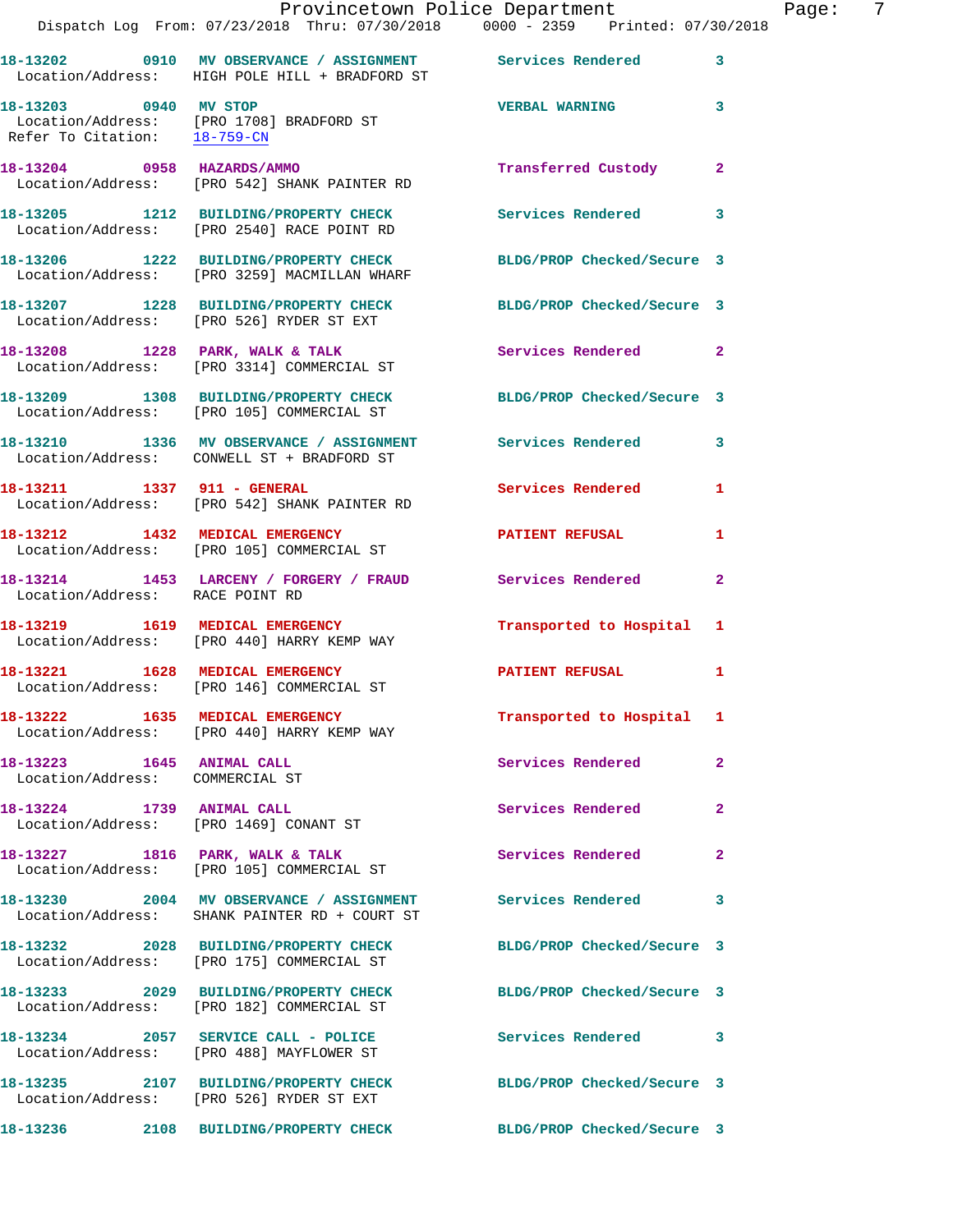|                                                                 | Provincetown Police Department<br>Dispatch Log From: 07/23/2018 Thru: 07/30/2018 0000 - 2359 Printed: 07/30/2018 |                            |   |
|-----------------------------------------------------------------|------------------------------------------------------------------------------------------------------------------|----------------------------|---|
|                                                                 | Location/Address: [PRO 4080] RYDER ST EXT                                                                        |                            |   |
|                                                                 | 18-13237 2114 BUILDING/PROPERTY CHECK<br>Location/Address: [PRO 3259] MACMILLAN WHARF                            | BLDG/PROP Checked/Secure 3 |   |
|                                                                 | 18-13238 2118 PARK, WALK & TALK<br>Location/Address: [PRO 3259] MACMILLAN WHARF                                  | BLDG/PROP Checked/Secure 2 |   |
| 18-13239 2135 MV STOP                                           | Location/Address: [PRO 3456] RYDER ST EXT<br>Refer To Citation: 18-761-CN                                        | <b>VERBAL WARNING</b>      | 3 |
| 18-13240 2139 MV STOP<br>Refer To Citation: 18-762-CN           | Location/Address: [PRO 3456] RYDER ST EXT                                                                        | <b>VERBAL WARNING</b>      | 3 |
|                                                                 | 18-13241 2203 MV OBSERVANCE / ASSIGNMENT Services Rendered<br>Location/Address: BRADFORD ST + HOWLAND ST         |                            | 3 |
| 18-13242 2203 MV STOP                                           | Location/Address: BRADFORD ST + ANTHONY ST<br>Refer To Citation: $\frac{18-763-CN}{18-763-CN}$                   | <b>VERBAL WARNING</b>      | 3 |
|                                                                 | 18-13246 2313 LOST PROPERTY<br>Location/Address: [PRO 542] SHANK PAINTER RD                                      | <b>Services Rendered</b>   | 3 |
| 18-13247 2320 MEDICAL EMERGENCY<br>Location/Address: WINSLOW ST |                                                                                                                  | Services Rendered          | 1 |
| Refer To Citation: 18-764-CN                                    | 18-13248 2344 MV STOP<br>Location/Address: [PRO 2577] BRADFORD ST                                                | <b>VERBAL WARNING</b>      | 3 |
|                                                                 | 18-13249 2357 BUILDING/PROPERTY CHECK<br>Location/Address: [PRO 2494] BRADFORD ST                                | <b>Services Rendered</b>   | 3 |
|                                                                 | 18-13250 2359 MV OBSERVANCE / ASSIGNMENT<br>Location/Address: HOWLAND ST + BRADFORD ST                           | <b>Services Rendered</b>   | 3 |
|                                                                 | 18-13252 2359 BUILDING/PROPERTY CHECK<br>Location/Address: [PRO 3430] COMMERCIAL ST                              | BLDG/PROP Checked/Secure 3 |   |
| For Date: $07/26/2018$ - Thursday                               |                                                                                                                  |                            |   |
| Location/Address: ROUTE 6 + SNAIL RD                            |                                                                                                                  |                            | 3 |
| 18-13254 0046 MV STOP                                           | Location/Address: [PRO 1522] BRADFORD ACRES RD<br>Refer To Citation: 18-765-CN                                   | <b>VERBAL WARNING</b>      | 3 |
| 18-13255 0051 MV STOP<br>Refer To Citation: 18-766-CN           | Location/Address: [PRO 3430] COMMERCIAL ST                                                                       | <b>VERBAL WARNING</b>      | 3 |
|                                                                 | 18-13256 0057 BUILDING/PROPERTY CHECK<br>Location/Address: [PRO 3259] MACMILLAN WHARF                            | Services Rendered          | 3 |
|                                                                 | 18-13257 0104 PARK, WALK & TALK<br>Location: [PRO 3431] LOPES SQUARE                                             | <b>Services Rendered</b>   | 2 |
| Location/Address: [PRO 94] BRADFORD ST                          | 18-13258 0131 MV OBSERVANCE / ASSIGNMENT Services Rendered                                                       |                            | 3 |
|                                                                 | 18-13259 0140 BUILDING/PROPERTY CHECK<br>Location/Address: [PRO 175] COMMERCIAL ST                               | BLDG/PROP Checked/Secure 3 |   |

**18-13261 0150 MV DISABLED Services Rendered 2**  Location/Address: BRADFORD ST

Page: 8<br>18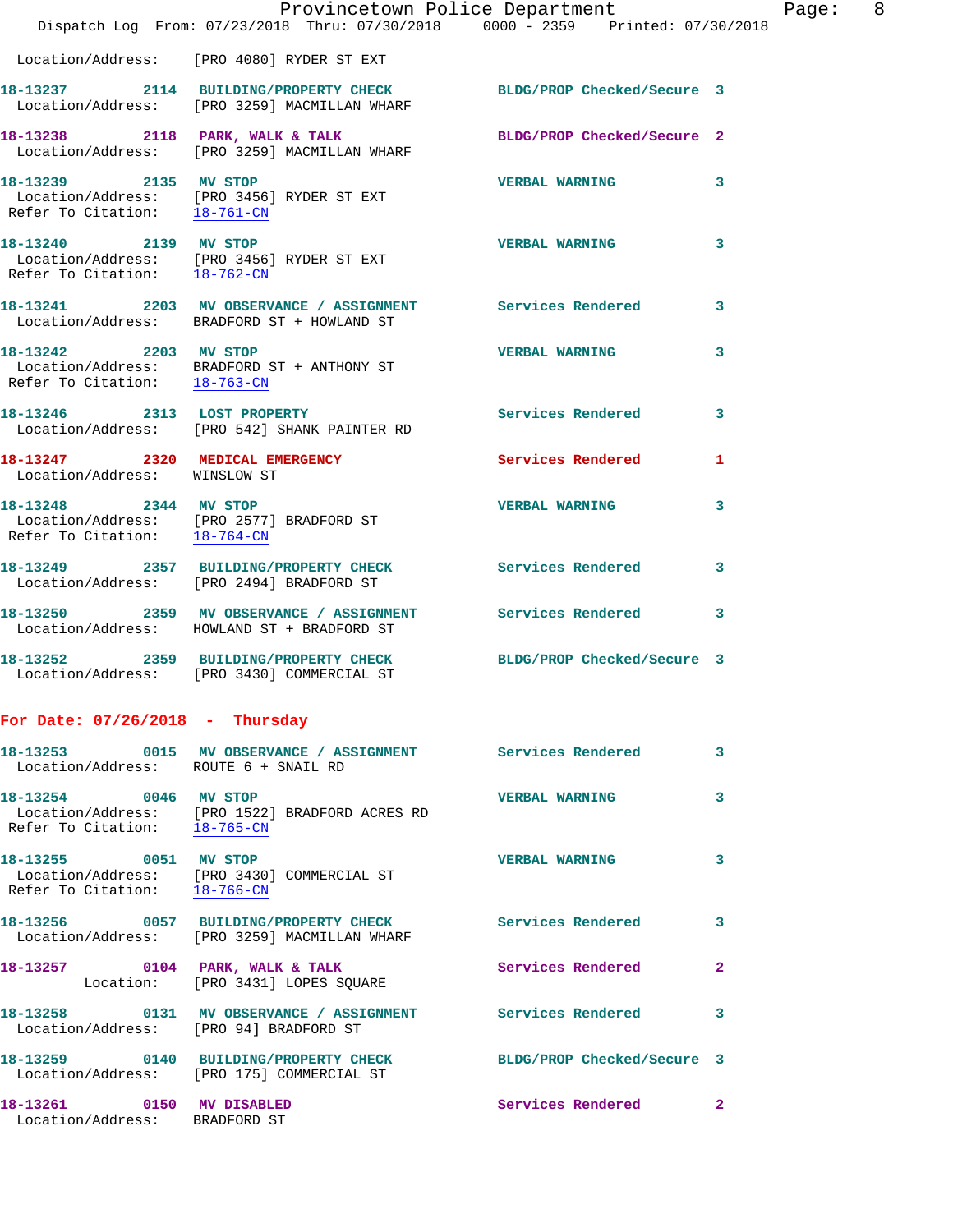|                                                              | Provincetown Police Department                                                                                    |                            |                |
|--------------------------------------------------------------|-------------------------------------------------------------------------------------------------------------------|----------------------------|----------------|
|                                                              | Dispatch Log From: 07/23/2018 Thru: 07/30/2018 0000 - 2359 Printed: 07/30/2018                                    |                            |                |
|                                                              | 18-13260 0152 BUILDING/PROPERTY CHECK Services Rendered<br>Location/Address: [PRO 106] COMMERCIAL ST              |                            | 3              |
|                                                              | 18-13262 0258 BUILDING/PROPERTY CHECK BLDG/PROP Checked/Secure 3<br>Location/Address: [PRO 545] SHANK PAINTER RD  |                            |                |
|                                                              | 18-13263 0303 BUILDING/PROPERTY CHECK BLDG/PROP Checked/Secure 3<br>Location/Address: [PRO 1778] SHANK PAINTER RD |                            |                |
|                                                              | 18-13264 0411 BUILDING/PROPERTY CHECK Services Rendered<br>Location/Address: [PRO 2977] COMMERCIAL ST             |                            | 3              |
|                                                              | 18-13265 0445 BUILDING/PROPERTY CHECK<br>Location/Address: [PRO 1645] HARRY KEMP WAY                              | BLDG/PROP Checked/Secure 3 |                |
|                                                              | 18-13267 0623 BUILDING/PROPERTY CHECK BLDG/PROP Checked/Secure 3<br>Location/Address: [PRO 2898] JEROME SMITH RD  |                            |                |
|                                                              | 18-13268 0820 SERVICE CALL - POLICE<br>Location/Address: [PRO 3296] SHANK PAINTER RD                              | <b>Services Rendered</b>   | 3              |
|                                                              | 18-13269 0832 LANDLORD / TENANT<br>Location/Address: [PRO 3343] SEASHORE PARK DR                                  | <b>Services Rendered</b>   | $\mathbf{2}$   |
|                                                              | 18-13270 0850 PARK, WALK & TALK<br>Location/Address: [PRO 3405] COMMERCIAL ST                                     | Services Rendered          | $\overline{a}$ |
| Location/Address: ROUTE 6 + SNAIL RD                         | 18-13271 0906 MV OBSERVANCE / ASSIGNMENT Services Rendered                                                        |                            | 3              |
|                                                              | 18-13272 0907 FUNERAL ESCORT<br>Location/Address: [PRO 512] PRINCE ST                                             | <b>Services Rendered</b>   | 3              |
|                                                              | 18-13273 0941 MEDICAL EMERGENCY<br>Location/Address: [PRO 440] HARRY KEMP WAY                                     | Transported to Hospital    | 1              |
| 18-13289 0952 LOST PROPERTY                                  | Location/Address: BRADFORD ST + STANDISH ST                                                                       | No Action Required         | 3              |
|                                                              | 18-13275 1022 LOST BMW KEY REMOTE<br>Location/Address: [PRO 542] SHANK PAINTER RD                                 | Services Rendered          | 3              |
| 18-13276 1031 MV COLLISION<br>Refer To Accident: 18-81-AC    | Location/Address: [PRO 539] SHANK PAINTER RD                                                                      | Transported to Hospital    | 1              |
| 18-13277 1043 BIKE - ACCIDENT<br>Refer To Accident: 18-80-AC | Location/Address: [PRO 37] BRADFORD ST                                                                            | <b>PATIENT REFUSAL</b>     | 1              |
|                                                              | 18-13281 1130 FIREARMS / WEAPONS<br>Location/Address: [PRO 433] RYDER ST EXT                                      | Services Rendered          | 2              |
| Refer To Accident: 18-80-AC                                  | 18-13282 1133 MEDICAL EMERGENCY<br>Location/Address: [PRO 440] HARRY KEMP WAY                                     | Transported to Hospital    | 1              |
| 18-13285 1227 LOST LIP PHONE                                 | Location/Address: [PRO 542] SHANK PAINTER RD                                                                      | <b>Services Rendered</b>   | 3              |
| 18-13286                                                     | 1230 MV DISABLED                                                                                                  | Services Rendered          | 2              |

 Location/Address: [PRO 165] COMMERCIAL ST 18-13287 1235 BIKE - GENERAL **Services Rendered** 2 Location/Address: [PRO 175] COMMERCIAL ST 18-13294 1431 MV STOP 18-13294 1431 MV STOP Location/Address: [PRO 539] SHANK PAINTER RD

**18-13295 1504 MV COMPLAINT Vehicle Towed 2**  Location/Address: [PRO 440] HARRY KEMP WAY

Page: 9<br>8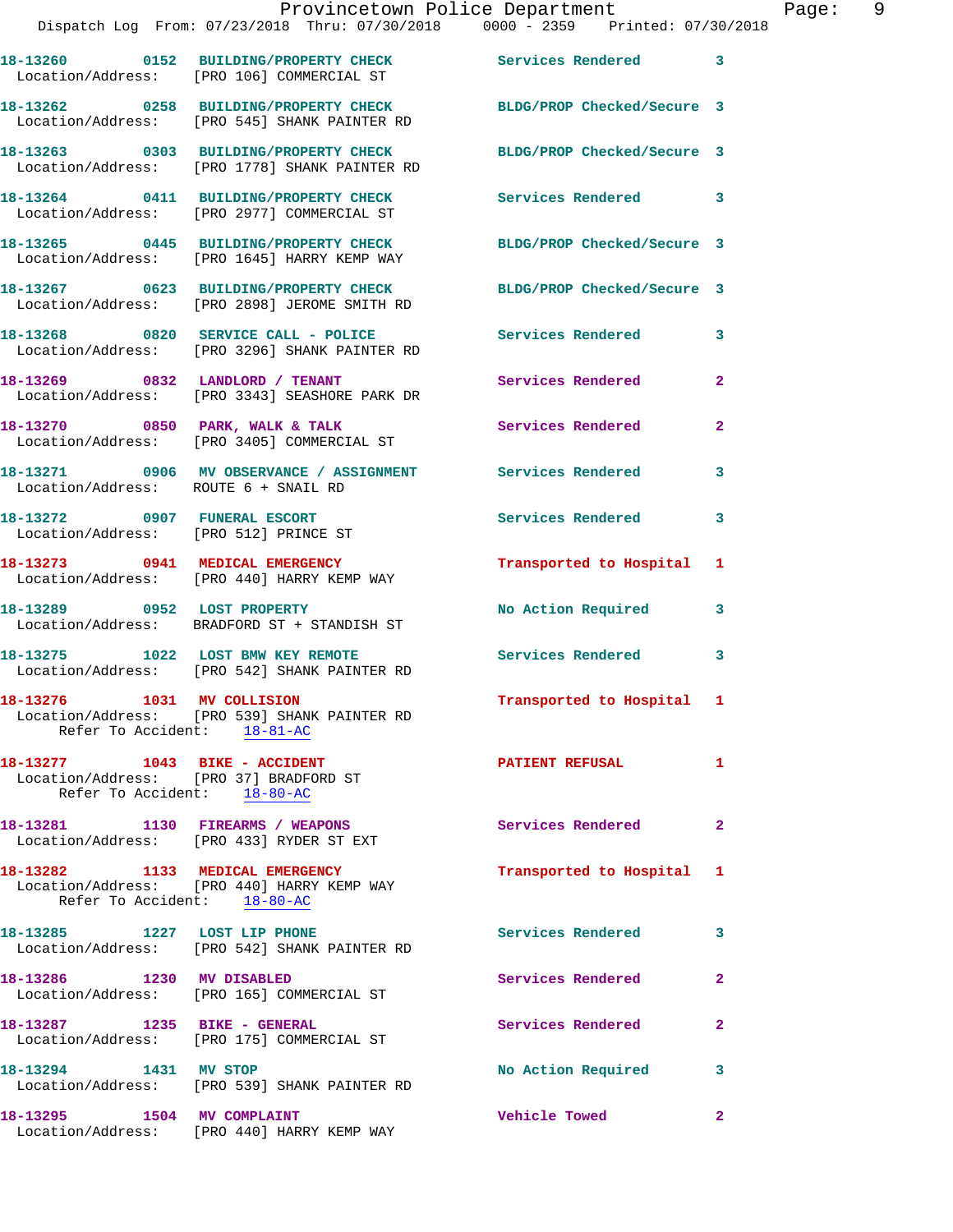|                                                                | Provincetown Police Department<br>Dispatch Log From: 07/23/2018 Thru: 07/30/2018 0000 - 2359 Printed: 07/30/2018 |                            |                |
|----------------------------------------------------------------|------------------------------------------------------------------------------------------------------------------|----------------------------|----------------|
| Refer To Accident: 18-82-AC                                    | 18-13297 1525 MV COLLISION 2008 Services Rendered<br>Location/Address: BRADFORD ST + SHANK PAINTER RD            |                            | $\mathbf{1}$   |
|                                                                | Location/Address: [PRO 517] RACE POINT RD                                                                        | Transported to Hospital 1  |                |
| 18-13299   1601 BIKE - ACCIDENT<br>Refer To Accident: 18-83-AC | Location/Address: [PRO 2542] COMMERCIAL ST                                                                       | <b>Services Rendered</b>   | 1              |
|                                                                | Location/Address: [PRO 542] SHANK PAINTER RD                                                                     | SPOKEN TO                  | 3              |
| 18-13302 1645 MV COMPLAINT<br>Location/Address: [TRU] SHORE RD |                                                                                                                  | Could Not Locate           | $\overline{2}$ |
|                                                                | 18-13304 1706 PARKING COMPLAINT<br>Location/Address: [PRO 3094] COMMERCIAL ST                                    | Citation / Warning Issue 3 |                |
|                                                                | 18-13305 1746 MEDICAL EMERGENCY<br>Location/Address: [PRO 3652] COMMERCIAL ST                                    | <b>PATIENT REFUSAL</b>     | 1              |
| 18-13308 1755 MV COLLISION                                     | Location/Address: [PRO 526] RYDER ST EXT                                                                         | <b>Services Rendered</b>   | 1              |

Refer To Accident: 18-84-AC

**18-13307 1756 MEDICAL EMERGENCY Transported to Hospital 1**  Location/Address: [PRO 3912] SHANK PAINTER RD

**18-13311 2011 BUILDING/PROPERTY CHECK BLDG/PROP Checked/Secure 3**  Location/Address: [PRO 3259] MACMILLAN WHARF

**18-13312 2019 MV DISABLED Services Rendered 2**  Location/Address: COOK ST + COMMERCIAL ST

**18-13384 2043 STREET PERFORMER COMPLAINT No Action Required 3**  Location/Address: [PRO 2571] COMMERCIAL ST

**18-13314 2046 MV OBSERVANCE / ASSIGNMENT No Action Required 3**  Location/Address: [PRO 530] SHANK PAINTER RD

 Location/Address: [PRO 3670] SHANK PAINTER RD Refer To Citation: 18-768-CN

**18-13316 2103 ASSIST CITIZEN Services Rendered 3**  Location/Address: [PRO 1171] YOUNGS CT

**18-13317 2106 COMPLAINT - GENERAL SPOKEN TO 3**  Location/Address: [PRO 510] PLEASANT ST

Location/Address: [PRO 16] BRADFORD ST

**18-13320 2139 TRAFFIC CONTROL Services Rendered 3**  Location/Address: [PRO 526] RYDER ST EXT

Location/Address: [PRO 3908] COMMERCIAL ST

**18-13322 2322 MV COMPLAINT Could Not Locate 2**  Location/Address: [PRO 132] COMMERCIAL ST

Location/Address: [PRO 2227] BRADFORD ST

**18-13324 2336 MV STOP VERBAL WARNING 3**  Location/Address: [PRO 3456] RYDER ST EXT Refer To Citation: 18-769-CN

**18-13315 2056 MV STOP VERBAL WARNING 3** 

**18-13318 2118 SUSPICIOUS ACTIVITY BLDG/PROP Checked/Secure 2** 

**18-13321 2300 BY-LAW VIOLATION Citation / Warning Issue 2** 

**18-13323 2331 MV COMPLAINT Services Rendered 2** 

Page:  $10^{18}$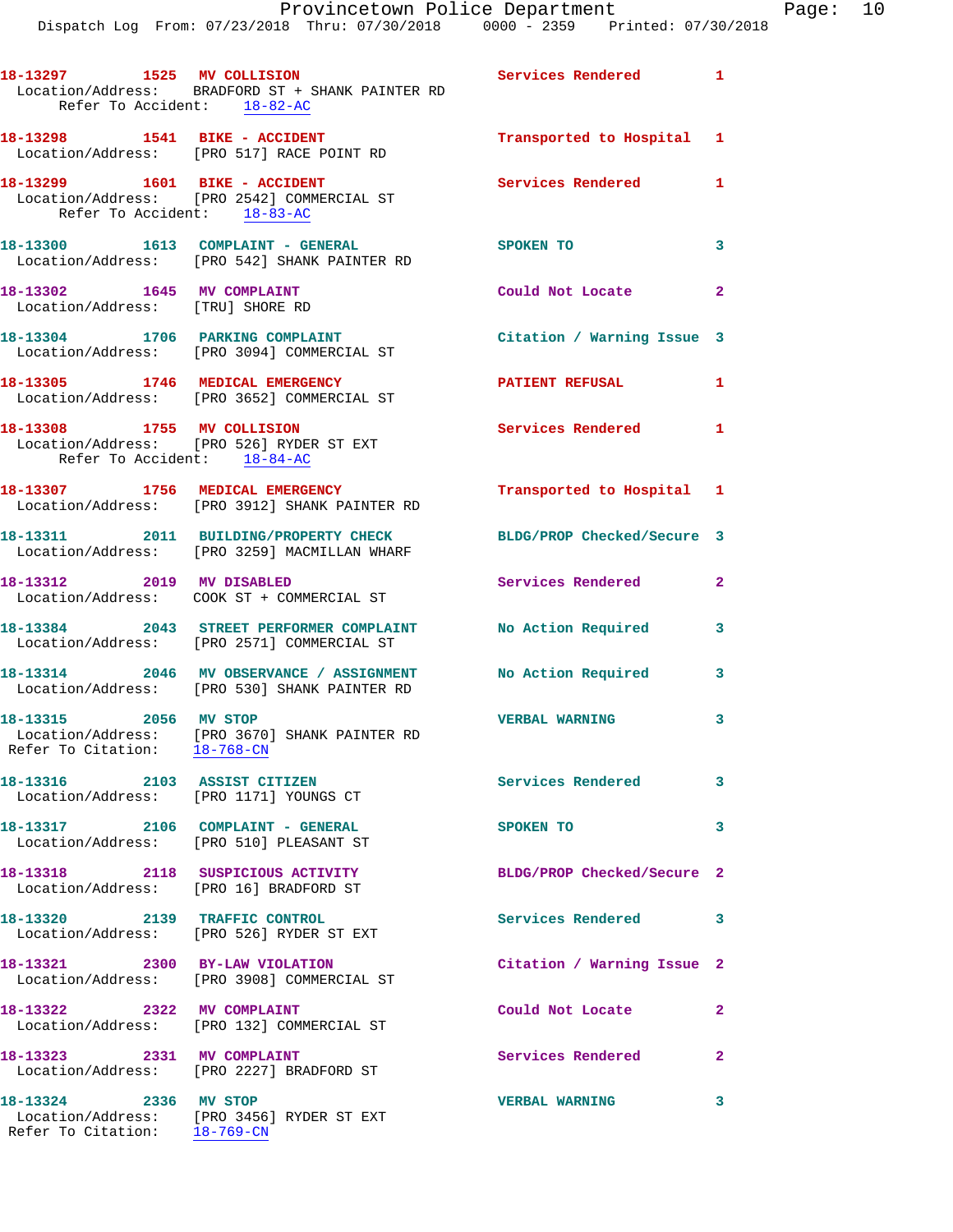|                                                                                      | Dispatch Log From: 07/23/2018 Thru: 07/30/2018 0000 - 2359 Printed: 07/30/2018                                   | Provincetown Police Department |              | Page: 11 |  |
|--------------------------------------------------------------------------------------|------------------------------------------------------------------------------------------------------------------|--------------------------------|--------------|----------|--|
|                                                                                      | 18-13325 2355 MV OBSERVANCE / ASSIGNMENT Services Rendered 3<br>Location/Address: BRADFORD ST + HOWLAND ST       |                                |              |          |  |
| 18-13326 2359 MV STOP<br>Refer To Citation: 18-770-CN                                | Location/Address: [PRO 58] BRADFORD ST                                                                           | <b>VERBAL WARNING</b>          | 3            |          |  |
| For Date: $07/27/2018$ - Friday                                                      |                                                                                                                  |                                |              |          |  |
|                                                                                      | 18-13328 0000 NOISE COMPLAINT<br>Location/Address: [PRO 2132] COMMERCIAL ST                                      | Services Rendered 3            |              |          |  |
| Location/Address: COMMERCIAL ST                                                      | 18-13329 0030 BUILDING/PROPERTY CHECK BLDG/PROP Checked/Secure 3                                                 |                                |              |          |  |
|                                                                                      | 18-13330 0030 BUILDING/PROPERTY CHECK BLDG/PROP Checked/Secure 3<br>Location/Address: [PRO 182] COMMERCIAL ST    |                                |              |          |  |
|                                                                                      | 18-13331 0032 BUILDING/PROPERTY CHECK BLDG/PROP Checked/Secure 3<br>Location/Address: [PRO 175] COMMERCIAL ST    |                                |              |          |  |
| Location/Address: CONWELL ST + ROUTE 6                                               | 18-13332 0036 MV OBSERVANCE / ASSIGNMENT Services Rendered 3                                                     |                                |              |          |  |
|                                                                                      | 18-13336 0136 MEDICAL EMERGENCY<br>Location/Address: [PRO 1919] KILEY CT                                         | Transported to Hospital 1      |              |          |  |
|                                                                                      | 18-13337 0211 BUILDING/PROPERTY CHECK BLDG/PROP Checked/Secure 3<br>Location/Address: [PRO 3430] COMMERCIAL ST   |                                |              |          |  |
| 18-13339 0220 MV STOP<br>Refer To Citation: T1244366<br>Refer To Field Int: 18-18-FI | Location/Address: [PRO 2513] ROUTE 6                                                                             | Citation / Warning Issue 3     |              |          |  |
|                                                                                      | 18-13338 0226 BUILDING/PROPERTY CHECK BLDG/PROP Checked/Secure 3<br>Location/Address: [PRO 530] SHANK PAINTER RD |                                |              |          |  |
| Location/Address: [PRO 414] CONWELL ST                                               | 18-13340 0236 BUILDING/PROPERTY CHECK BLDG/PROP Checked/Secure 3                                                 |                                |              |          |  |
|                                                                                      | 18-13341 0456 MEDICAL EMERGENCY<br>Location/Address: [PRO 442] HARRY KEMP WAY                                    | Services Rendered 1            |              |          |  |
| Location/Address: ROUTE 6 + SNAIL RD                                                 | 18-13342 		 0522 MV OBSERVANCE / ASSIGNMENT Services Rendered                                                    |                                | 3            |          |  |
| 18-13344 0542 BY-LAW VIOLATION<br>Location/Address: STANDISH ST                      |                                                                                                                  | No Action Required             | $\mathbf{2}$ |          |  |
|                                                                                      | 18-13345 0826 MV COMPLAINT<br>Location/Address: [PRO 2418] JOHNSON ST                                            | Services Rendered              | $\mathbf{2}$ |          |  |
|                                                                                      | 18-13346 0838 MV TOW & HOLD<br>Location/Address: [PRO 105] COMMERCIAL ST                                         | Services Rendered              | $\mathbf{2}$ |          |  |
| Location/Address: [OT] RIVERSIDE DR                                                  | 18-13348 0845 SERVICE CALL - POLICE Services Rendered                                                            |                                | 3            |          |  |
|                                                                                      | 18-13347 0846 SERVICE CALL - POLICE 3 Services Rendered 3<br>Location/Address: [PRO 488] MAYFLOWER ST            |                                |              |          |  |
|                                                                                      | 18-13349 0920 PARKED MV NOTICE<br>Location/Address: [PRO 488] MAYFLOWER ST                                       | Services Rendered              | $\mathbf{2}$ |          |  |
|                                                                                      | 18-13350 0934 SERVICE CALL - POLICE Services Rendered 3<br>Location/Address: [PRO 1692] BRADFORD ST              |                                |              |          |  |
|                                                                                      | 18-13352 1038 MV OBSERVANCE / ASSIGNMENT Services Rendered                                                       |                                | 3            |          |  |
|                                                                                      |                                                                                                                  |                                |              |          |  |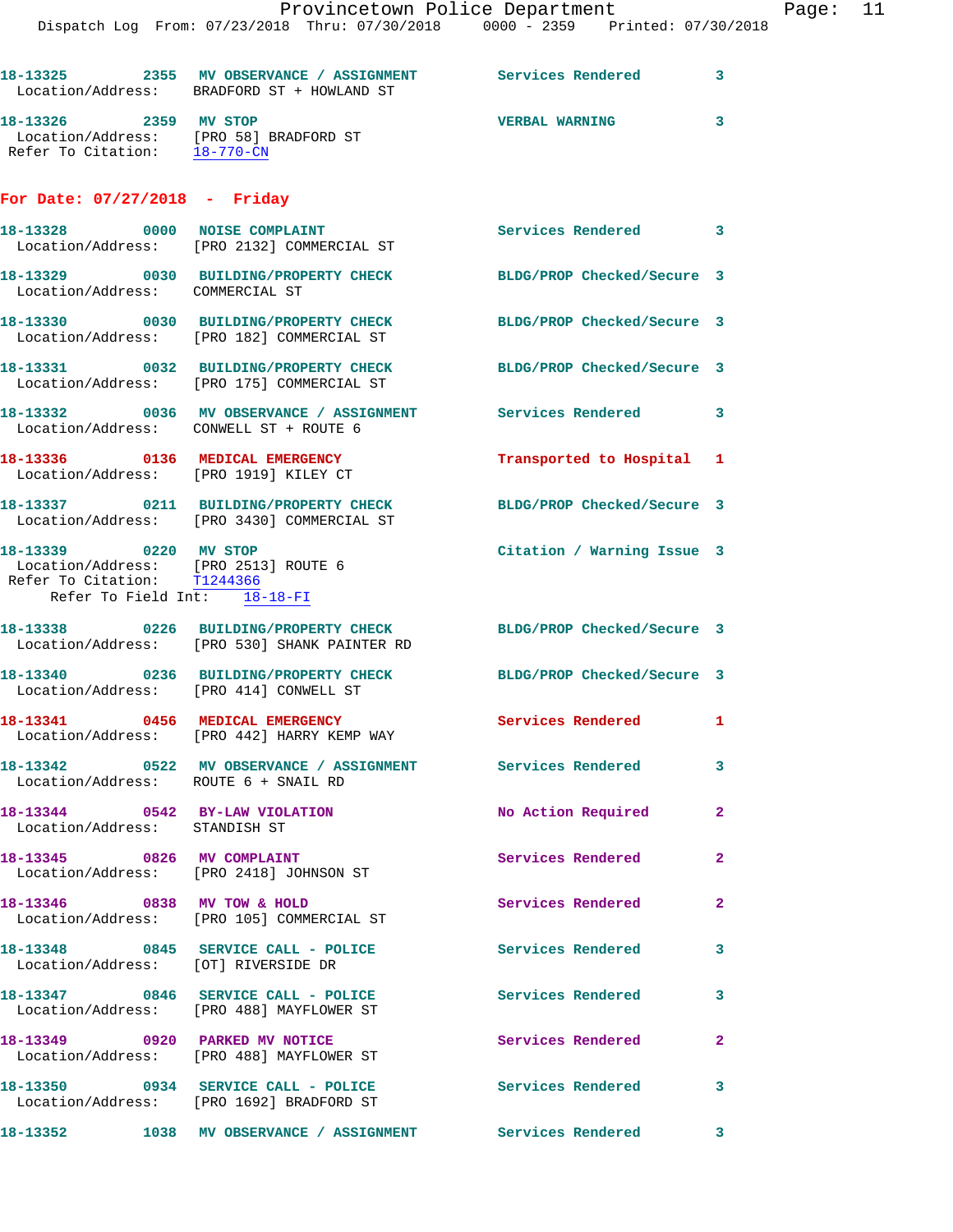|                                                                   | Dispatch Log From: 07/23/2018 Thru: 07/30/2018 0000 - 2359 Printed: 07/30/2018                                                         | Provincetown Police Department                                                                                |                | Page: 12 |  |
|-------------------------------------------------------------------|----------------------------------------------------------------------------------------------------------------------------------------|---------------------------------------------------------------------------------------------------------------|----------------|----------|--|
| Location/Address: [PRO 2521] ROUTE 6                              |                                                                                                                                        |                                                                                                               |                |          |  |
|                                                                   | 18-13353 1112 PARKING COMPLAINT Citation / Warning Issue 3<br>Location/Address: BRADFORD ST + CENTER ST                                |                                                                                                               |                |          |  |
|                                                                   | 18-13354 1120 MV STOP<br>Location/Address: [PRO 2540] RACE POINT RD<br>Refer To Citation: $\frac{18-771-\text{CN}}{18-771-\text{CN}}}$ | VERBAL WARNING 3                                                                                              |                |          |  |
|                                                                   | 18-13355 1123 MV COMPLAINT<br>Location/Address: [PRO 595] BRADFORD ST                                                                  | Services Rendered 2                                                                                           |                |          |  |
|                                                                   | 18-13356 1136 MV COMPLAINT<br>Location/Address: [PRO 3456] RYDER ST EXT                                                                | Services Rendered 2                                                                                           |                |          |  |
|                                                                   | 18-13357 1140 VANDALISM<br>Location/Address: [PRO 1174] WINTHROP ST                                                                    | Investigated 3                                                                                                |                |          |  |
|                                                                   | 18-13358 1208 BUILDING/PROPERTY CHECK BLDG/PROP Checked/Secure 3<br>Location/Address: [PRO 3259] MACMILLAN WHARF                       |                                                                                                               |                |          |  |
|                                                                   | 18-13359 1218 ANIMAL CALL<br>Location/Address: [PRO 264] COMMERCIAL ST                                                                 | Transferred Custody 2                                                                                         |                |          |  |
|                                                                   | 18-13360 1219 BUILDING/PROPERTY CHECK BLDG/PROP Checked/Secure 3<br>Location/Address: [PRO 526] RYDER ST EXT                           |                                                                                                               |                |          |  |
| 18-13361 1222 SERVE SUMMONS<br>Location/Address: SEASHORE PARK DR |                                                                                                                                        | Could Not Locate 3                                                                                            |                |          |  |
| Refer To Citation: $\frac{18-772-CN}{2}$                          | 18-13362 1227 MV STOP<br>Location/Address: [PRO 2818] CONWELL ST                                                                       | <b>VERBAL WARNING</b>                                                                                         | 3              |          |  |
| 18-13363 1246 MV STOP                                             | Location/Address: [PRO 730] BRADFORD ST<br>Refer To Citation: $\frac{18-773-CN}{28}$                                                   | VERBAL WARNING 3                                                                                              |                |          |  |
|                                                                   | 18-13364 1251 LOST RED POCKETBOOK Services Rendered 3<br>Location/Address: [PRO 539] SHANK PAINTER RD                                  |                                                                                                               |                | 1        |  |
|                                                                   | 18-13365 1258 MV COMPLAINT<br>Location/Address: [PRO 3004] BRADFORD ST                                                                 | <b>GONE ON ARRIVAL</b>                                                                                        |                |          |  |
| Location/Address: [PRO 633] BERRY LN                              | 18-13366 1302 ALARM - GENERAL                                                                                                          | Services Rendered                                                                                             | $\mathbf{1}$   |          |  |
|                                                                   | 18-13369 1418 DISTURBANCE - FIGHT / ARGUMENT Services Rendered 1<br>Location/Address: [PRO 221] COMMERCIAL ST                          |                                                                                                               |                |          |  |
|                                                                   | 18-13370 1424 MEDICAL EMERGENCY<br>Location/Address: [PRO 440] HARRY KEMP WAY                                                          | Transported to Hospital 1                                                                                     |                |          |  |
|                                                                   | 18-13371 1448 BY-LAW VIOLATION<br>Location/Address: [PRO 4086] COMMERCIAL ST                                                           | Investigated                                                                                                  | $\mathbf{2}$   |          |  |
|                                                                   | 18-13372 1610 LANDLORD / TENANT<br>Location/Address: [PRO 3075] SHANK PAINTER RD                                                       | Services Rendered                                                                                             | $\mathbf{2}$   |          |  |
|                                                                   | 18-13373 1617 LANDLORD / TENANT<br>Location/Address: [PRO 510] PLEASANT ST                                                             | SPOKEN TO AND TO A STATE OF THE STATE OF THE STATE OF THE STATE OF THE STATE OF THE STATE OF THE STATE OF THE | $\overline{2}$ |          |  |
|                                                                   | 18-13374 1625 FIRE - OTHER<br>Location/Address: [PRO 2702] COMMERCIAL ST                                                               | Services Rendered                                                                                             | $\mathbf{1}$   |          |  |
|                                                                   | 18-13377 1727 BUILDING/PROPERTY CHECK BLDG/PROP Checked/Secure 3<br>Location/Address: [PRO 3033] COMMERCIAL ST                         |                                                                                                               |                |          |  |
|                                                                   | 18-13380 1816 MV OBSERVANCE / ASSIGNMENT Services Rendered 3<br>Location/Address: SHANK PAINTER RD + BROWNE ST                         |                                                                                                               |                |          |  |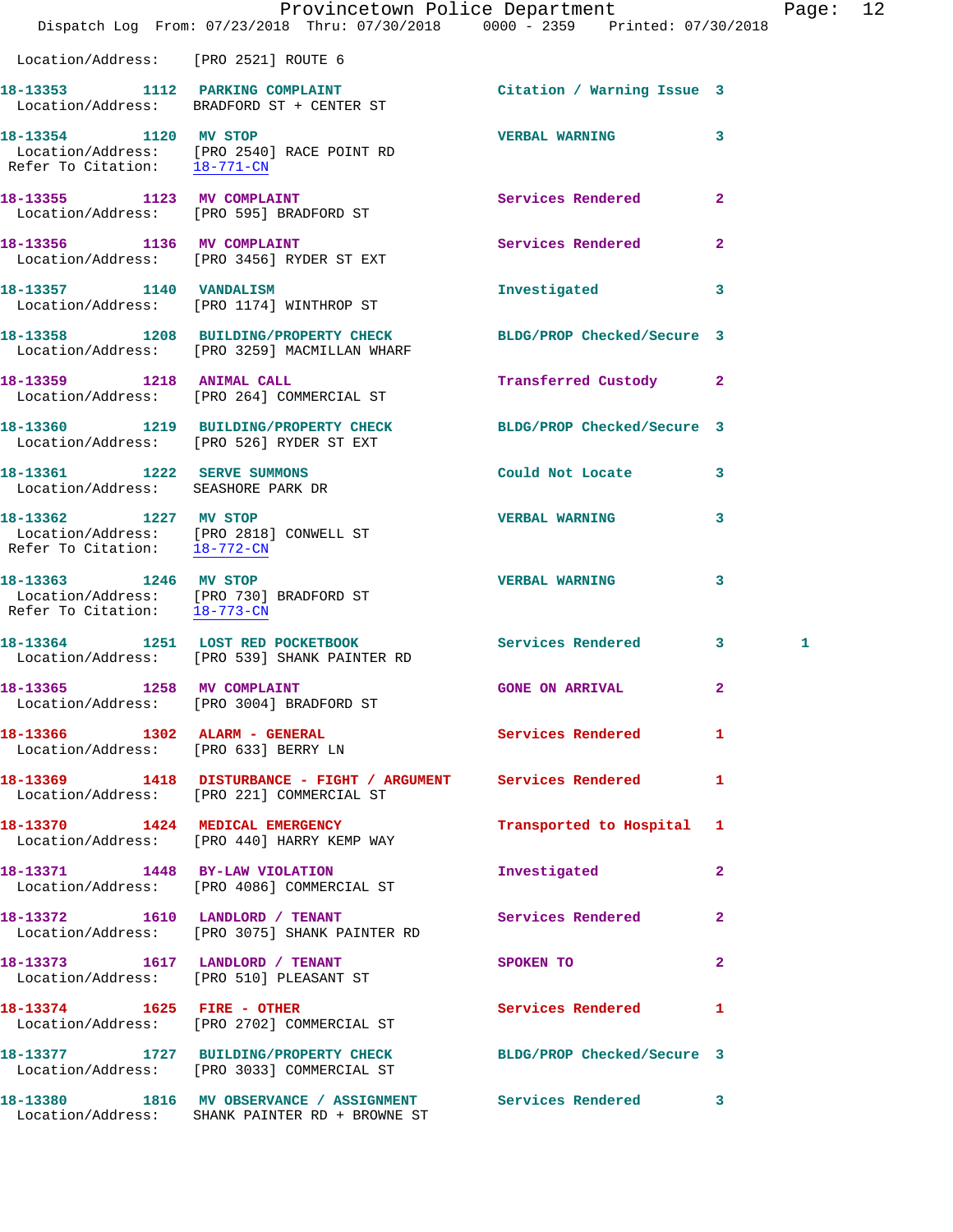|                                                       | Provincetown Police Department<br>Dispatch Log From: 07/23/2018 Thru: 07/30/2018 0000 - 2359 Printed: 07/30/2018 |                            |              |
|-------------------------------------------------------|------------------------------------------------------------------------------------------------------------------|----------------------------|--------------|
|                                                       | 18-13381 1817 PARKING COMPLAINT<br>Location/Address: BRADFORD ST + KENDALL LN                                    | Citation / Warning Issue 3 |              |
| 18-13382 1921 ANIMAL CALL                             | Location/Address: [PRO 3670] SHANK PAINTER RD                                                                    | Services Rendered          | $\mathbf{2}$ |
|                                                       | 18-13383 1939 STREET PERFORMER COMPLAINT<br>Location/Address: [PRO 2571] COMMERCIAL ST                           | <b>SPOKEN TO</b>           | 3            |
|                                                       | 18-13385 2015 LARCENY / FORGERY / FRAUD<br>Location/Address: [PRO 3276] COMMERCIAL ST                            | SPOKEN TO                  | $\mathbf{2}$ |
|                                                       | 18-13387 2057 MV OBSERVANCE / ASSIGNMENT<br>Location/Address: HOWLAND ST + BRADFORD ST                           | No Action Required         | 3            |
|                                                       | 18-13389 2102 TRAFFIC CONTROL<br>Location/Address: RYDER ST + COMMERCIAL ST                                      | No Action Required         | 3            |
|                                                       | 18-13388 2109 BUILDING/PROPERTY CHECK<br>Location/Address: [PRO 526] RYDER ST EXT                                | BLDG/PROP Checked/Secure 3 |              |
|                                                       | 18-13390 2118 PARKING COMPLAINT<br>Location/Address: [PRO 450] JOHNSON ST                                        | <b>Services Rendered</b>   | 3            |
| 18-13391 2119 FOLLOW UP                               | Location/Address: [PRO 3276] COMMERCIAL ST                                                                       | <b>Services Rendered</b>   | $\mathbf{2}$ |
|                                                       | 18-13392 2146 ALARM - FIRE<br>Location/Address: [PRO 547] COMMERCIAL ST                                          | False Alarm                | 1            |
|                                                       | 18-13394 2209 BUILDING/PROPERTY CHECK<br>Location/Address: [PRO 2500] COMMERCIAL ST                              | BLDG/PROP Checked/Secure 3 |              |
|                                                       | 18-13395 2212 BAR CHECK<br>Location/Address: [PRO 399] COMMERCIAL ST                                             | No Action Required         | 2            |
|                                                       | 18-13396 2216 BUILDING/PROPERTY CHECK<br>Location/Address: [PRO 105] COMMERCIAL ST                               | BLDG/PROP Checked/Secure 3 |              |
|                                                       | 18-13397 2222 MEDICAL EMERGENCY<br>Location/Address: [PRO 1449] ATKINS MAYO RD                                   | Transported to Hospital 1  |              |
|                                                       | 18-13400 2331 BUILDING/PROPERTY CHECK BLDG/PROP Checked/Secure 3<br>Location/Address: [PRO 3259] MACMILLAN WHARF |                            |              |
| 18-13402 2333 MV STOP<br>Refer To Citation: 18-774-CN | Location/Address: BRADFORD ST + CONWAY ST                                                                        | <b>VERBAL WARNING</b>      | 3            |
|                                                       | 18-13399 2335 MV OBSERVANCE / ASSIGNMENT Services Rendered<br>Location/Address: BRADFORD ST + HOWLAND ST         |                            | 3            |
|                                                       | 18-13403 2339 BUILDING/PROPERTY CHECK<br>Location/Address: [PRO 3033] COMMERCIAL ST                              | BLDG/PROP Checked/Secure 3 |              |
|                                                       | 18-13404 2339 BUILDING/PROPERTY CHECK<br>Location/Address: [PRO 182] COMMERCIAL ST                               | BLDG/PROP Checked/Secure 3 |              |
|                                                       | 18-13405 2339 BUILDING/PROPERTY CHECK<br>Location/Address: [PRO 175] COMMERCIAL ST                               | BLDG/PROP Checked/Secure 3 |              |
| 18-13406 2346 BAR CHECK                               | Location/Address: [PRO 3276] COMMERCIAL ST                                                                       | No Action Required         | $\mathbf{2}$ |
| 18-13407 2352 MV STOP                                 | Location/Address: [PRO 2577] BRADFORD ST                                                                         | <b>VERBAL WARNING</b>      | 3            |

**For Date: 07/28/2018 - Saturday**

Refer To Citation: 18-775-CN

Page: 13<br>18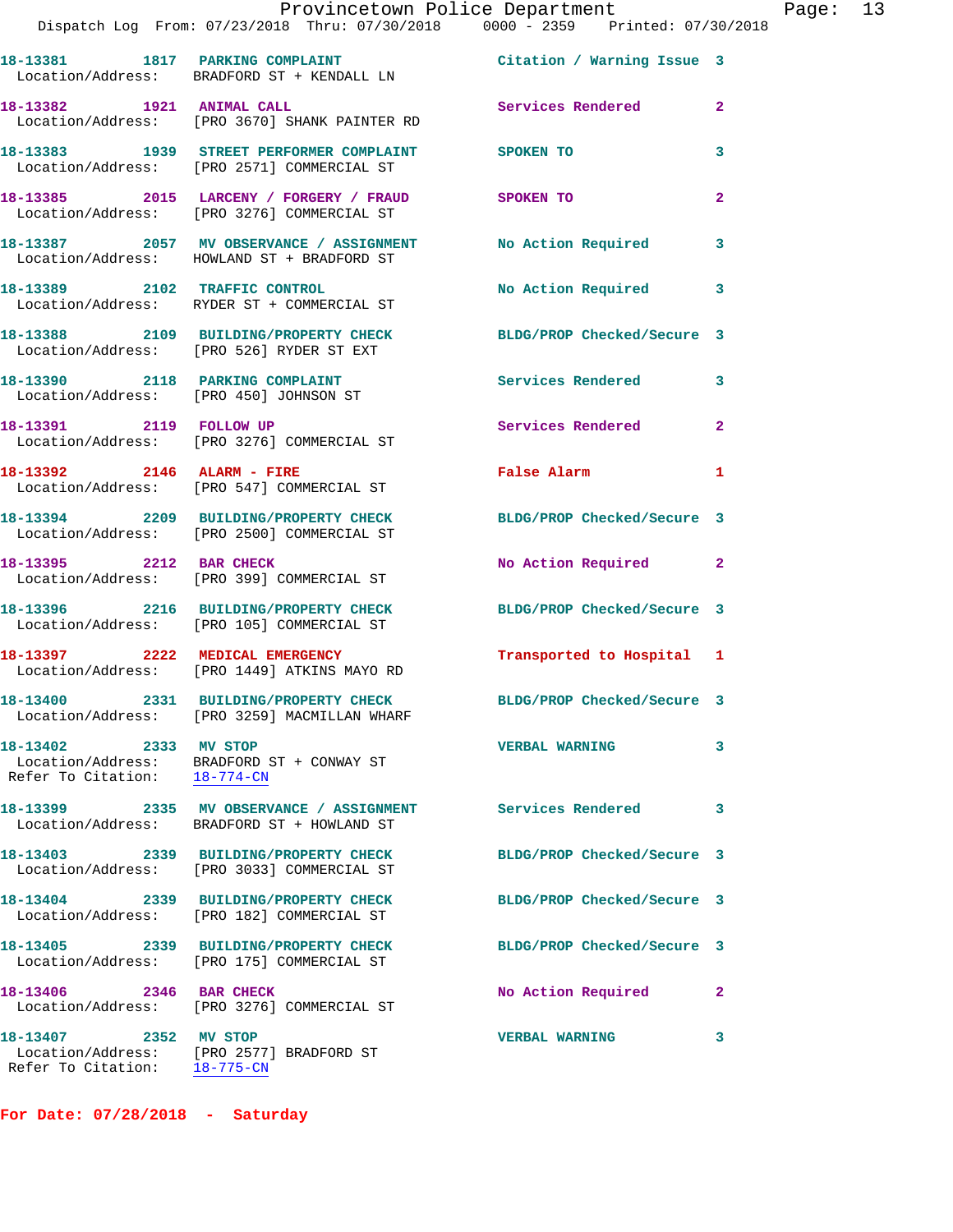Dispatch Log From: 07/23/2018 Thru: 07/30/2018 0000 - 2359 Printed: 07/30/2018

| 18-13408 0015 MV STOP                                              | Location/Address: [PRO 3296] SHANK PAINTER RD<br>Refer To Citation: <u>18-776-CN</u>                            | <b>VERBAL WARNING</b>      | $\mathbf{3}$            |
|--------------------------------------------------------------------|-----------------------------------------------------------------------------------------------------------------|----------------------------|-------------------------|
|                                                                    | 18-13409 0029 BUILDING/PROPERTY CHECK BLDG/PROP Checked/Secure 3<br>Location/Address: [PRO 447] JEROME SMITH RD |                            |                         |
|                                                                    | 18-13410 0037 MV DISABLED<br>Location/Address: [PRO 1892] SHANK PAINTER RD                                      | Services Rendered          | $\mathbf{2}$            |
|                                                                    | 18-13411 0042 MV OBSERVANCE / ASSIGNMENT Services Rendered 3<br>Location/Address: BRADFORD ST + STANDISH ST     |                            |                         |
| Location/Address: ROUTE 6 + SNAIL RD                               | 18-13412 0111 MV OBSERVANCE / ASSIGNMENT Services Rendered 3                                                    |                            |                         |
| Refer To Arrest: 18-138-AR                                         | 18-13414 0129 LARCENY / FORGERY / FRAUD Arrest(s) Made<br>Location/Address: [PRO 221] COMMERCIAL ST             |                            | $\overline{\mathbf{2}}$ |
|                                                                    | 18-13416 0217 BUILDING/PROPERTY CHECK BLDG/PROP Checked/Secure 3<br>Location/Address: [PRO 526] RYDER ST EXT    |                            |                         |
| Location/Address: [PRO 521] ROUTE 6<br>Refer To Arrest: 18-139-AR  | 18-13417 0344 MEDICAL EMERGENCY                                                                                 | Transported to Hospital 1  |                         |
|                                                                    | 18-13418 0550 PARK, WALK & TALK<br>Location: [PRO 3431] LOPES SQUARE                                            | Services Rendered 2        |                         |
|                                                                    | 18-13419 0725 SERVICE CALL - POLICE<br>Location/Address: [PRO 3296] SHANK PAINTER RD                            | <b>Services Rendered</b>   | $\overline{\mathbf{3}}$ |
|                                                                    | 18-13420 0753 BUILDING/PROPERTY CHECK<br>Location/Address: [PRO 3259] MACMILLAN WHARF                           | <b>Services Rendered</b>   | $\mathbf{3}$            |
| 18-13421 0755 PARK, WALK & TALK<br>Location/Address: COMMERCIAL ST |                                                                                                                 | Services Rendered          | $\overline{2}$          |
| 18-13423 0800 ANIMAL CALL<br>Location/Address: NELSON AVE          |                                                                                                                 | Could Not Locate           | $\mathbf{2}$            |
|                                                                    | 18-13422 0805 BUILDING/PROPERTY CHECK Services Rendered 3<br>Location/Address: [PRO 2483] COMMERCIAL ST         |                            |                         |
|                                                                    | 18-13425 0820 BUILDING/PROPERTY CHECK<br>Location/Address: [PRO 3416] STABLE PATH                               | Services Rendered 3        |                         |
| Location/Address: [PRO 3287] ROUTE 6                               | 18-13427 0837 BUILDING/PROPERTY CHECK                                                                           | BLDG/PROP Checked/Secure 3 |                         |
|                                                                    | 18-13428 0837 SERVICE CALL - POLICE<br>Location/Address: [PRO 542] SHANK PAINTER RD                             | <b>Services Rendered</b> 3 |                         |
| 18-13429 0851 ANIMAL CALL                                          | Location/Address: [PRO 2026] BRADFORD ST                                                                        | Services Rendered          | $\mathbf{2}$            |
| 18-13433 0915 ALARM - GENERAL<br>Location/Address: COMMERCIAL ST   |                                                                                                                 | Services Rendered          | 1                       |
| 18-13431 0916 MV STOP<br>Refer To Citation: 18-777-CN              | Location/Address: [PRO 75] CAPTAIN BERTIES WAY                                                                  | <b>VERBAL WARNING</b>      | 3                       |
|                                                                    | 18-13430 0920 BUILDING/PROPERTY CHECK<br>Location/Address: [PRO 2481] TREMONT ST                                | <b>Services Rendered</b>   | 3                       |
|                                                                    | 18-13432 0924 SERVICE CALL - POLICE Services Rendered<br>Location/Address: [PRO 537] SHANK PAINTER RD           | $\sim$ 3                   |                         |
| 18-13434 0955 MV VANDALISM                                         |                                                                                                                 | Services Rendered          | $\mathbf{2}$            |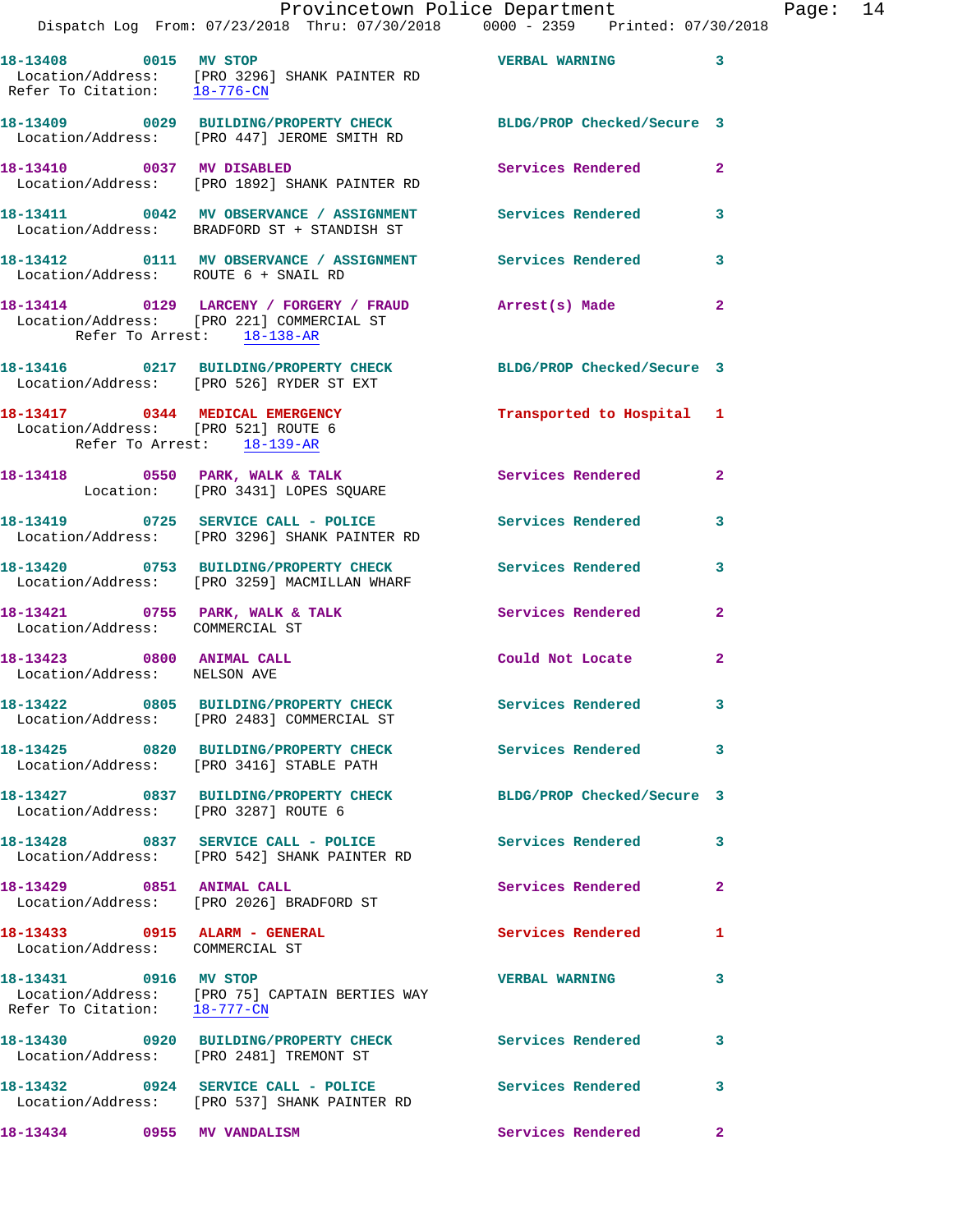|                                                    | Dispatch Log From: 07/23/2018 Thru: 07/30/2018 0000 - 2359 Printed: 07/30/2018                                   | Provincetown Police Department |              | Page: 15 |  |
|----------------------------------------------------|------------------------------------------------------------------------------------------------------------------|--------------------------------|--------------|----------|--|
|                                                    | Location/Address: [PRO 2539] RYDER ST EXT                                                                        |                                |              |          |  |
|                                                    | 18-13437 1057 LARCENY / FORGERY / FRAUD SPOKEN TO<br>Location/Address: [PRO 423] TINYS WAY                       |                                | $\mathbf{2}$ |          |  |
|                                                    | 18-13438 1109 PARKING COMPLAINT COME ON ARRIVAL 3<br>Location/Address: [PRO 300] COMMERCIAL ST                   |                                |              |          |  |
|                                                    | 18-13439 1132 ALARM - GENERAL<br>Location/Address: [PRO 2631] BAYBERRY AVE                                       | False Alarm 1                  |              |          |  |
|                                                    | 18-13440 1140 BUILDING/PROPERTY CHECK BLDG/PROP Checked/Secure 3<br>Location/Address: [PRO 3259] MACMILLAN WHARF |                                |              |          |  |
|                                                    | 18-13441 1141 BUILDING/PROPERTY CHECK BLDG/PROP Checked/Secure 3<br>Location/Address: [PRO 182] COMMERCIAL ST    |                                |              |          |  |
|                                                    | 18-13443 1253 PARKING COMPLAINT Contract Citation / Warning Issue 3<br>Location/Address: RACE RD + FRANKLIN ST   |                                |              |          |  |
|                                                    | 18-13445 1324 LOST PROPERTY<br>Location/Address: [PRO 542] SHANK PAINTER RD                                      | Services Rendered 3            |              |          |  |
|                                                    | 18-13446 1341 PARKING COMPLAINT Services Rendered 3<br>Location/Address: [PRO 674] ALDEN ST                      |                                |              |          |  |
|                                                    | 18-13447 1353 PARKING COMPLAINT<br>Location/Address: [PRO 526] RYDER ST EXT                                      | Citation / Warning Issue 3     |              |          |  |
|                                                    | 18-13448 1405 PARK, WALK & TALK 1997 Services Rendered 2<br>Location/Address: [PRO 526] RYDER ST EXT             |                                |              |          |  |
|                                                    | 18-13450 1421 MV COLLISION<br>Location/Address: [PRO 356] COMMERCIAL ST                                          | Services Rendered 1            |              |          |  |
|                                                    | 18-13449 1431 MV OBSERVANCE / ASSIGNMENT Services Rendered 3<br>Location/Address: HOWLAND ST + BRADFORD ST       |                                |              |          |  |
|                                                    | 18-13451 1434 BUILDING/PROPERTY CHECK BLDG/PROP Checked/Secure 3<br>Location/Address: [PRO 105] COMMERCIAL ST    |                                |              |          |  |
|                                                    | 18-13452 1442 BUILDING/PROPERTY CHECK BLDG/PROP Checked/Secure 3<br>Location/Address: [PRO 182] COMMERCIAL ST    |                                |              |          |  |
|                                                    | 18-13453 1442 BUILDING/PROPERTY CHECK BLDG/PROP Checked/Secure 3<br>Location/Address: [PRO 3259] MACMILLAN WHARF |                                |              |          |  |
|                                                    | 18-13454 1445 PARKING COMPLAINT<br>Location/Address: [PRO 1296] BRADFORD ST                                      | <b>Vehicle Towed</b>           | 3            |          |  |
|                                                    | 18-13455 1500 FOLLOW UP<br>Location/Address: [PRO 542] SHANK PAINTER RD<br>Refer To Accident: 18-73-AC           | Services Rendered 2            |              | 1        |  |
| Location/Address: RYDER ST                         | 18-13457 1519 SUSPICIOUS ACTIVITY                                                                                | Investigated                   | $\mathbf{2}$ |          |  |
| 18-13458 1532 HAZARDS<br>Location/Address: ROUTE 6 |                                                                                                                  | No Action Required             | $\mathbf{2}$ |          |  |
|                                                    | 18-13460 1555 PARK, WALK & TALK<br>Location/Address: [PRO 105] COMMERCIAL ST                                     | Services Rendered              | $\mathbf{2}$ |          |  |
| 18-13462 1637 ANIMAL CALL                          | Location/Address: [PRO 542] SHANK PAINTER RD                                                                     | <b>Services Rendered</b>       | $\mathbf{2}$ |          |  |
|                                                    | 18-13463 1653 PARKING COMPLAINT<br>Location/Address: DAGGETT LN + COMMERCIAL ST                                  | <b>Services Rendered</b>       | 3            |          |  |
| 18-13464 1657 MARINE-LOOSE BOAT                    |                                                                                                                  | No Action Required             | $\mathbf{2}$ |          |  |

Location/Address: [PRO 146] COMMERCIAL ST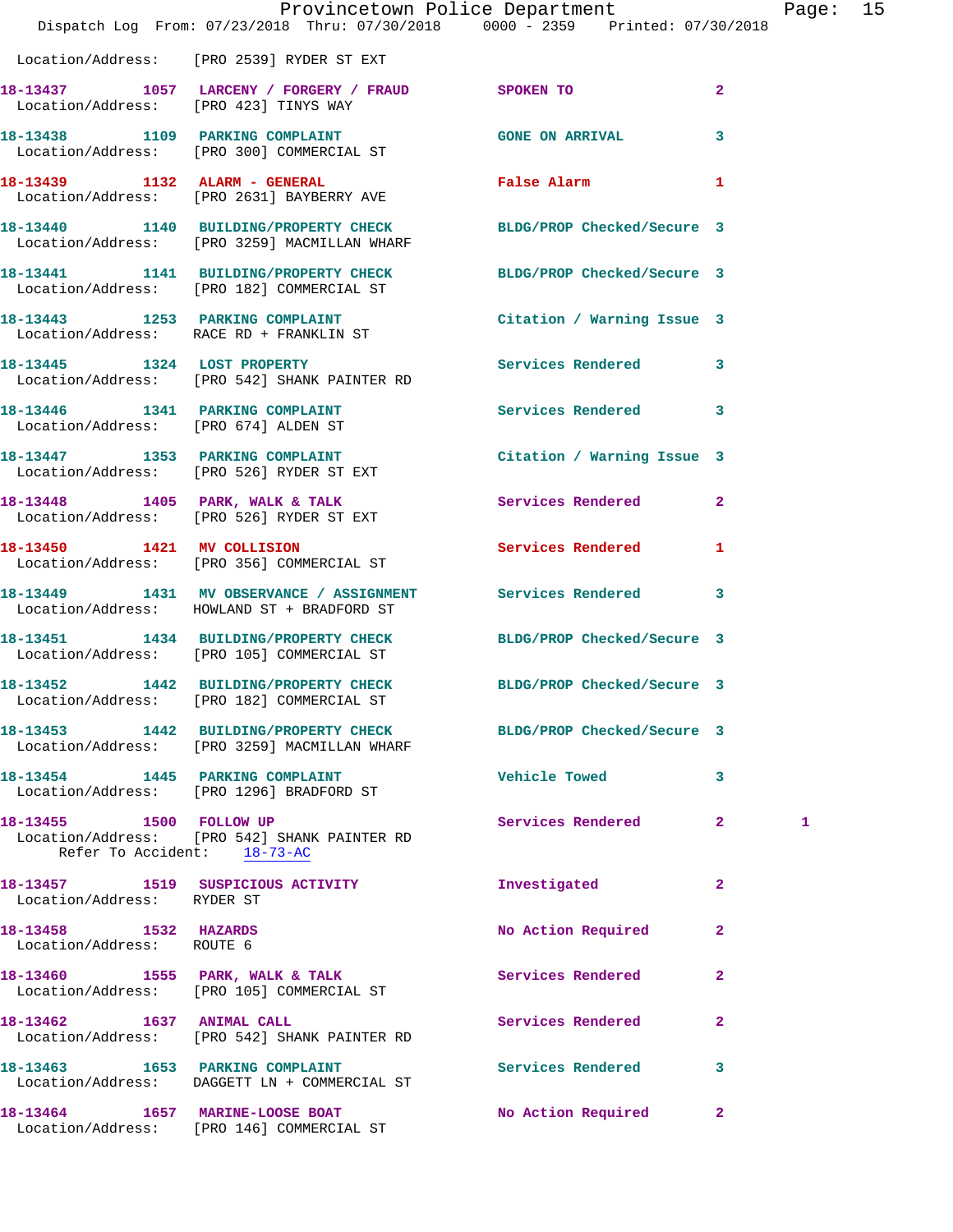|                               | 18-13465 1723 MEDICAL EMERGENCY<br>Location/Address: [PRO 1892] SHANK PAINTER RD                           | PATIENT REFUSAL            | $\mathbf{1}$   |
|-------------------------------|------------------------------------------------------------------------------------------------------------|----------------------------|----------------|
| 18-13466 1727 ANIMAL CALL     | Location/Address: [PRO 3210] LONG POINT LIGHTHOUS ST                                                       | Services Rendered 2        |                |
|                               | 18-13467 1805 LOST PROPERTY<br>Location/Address: [PRO 2520] PRINCE ST                                      | Services Rendered          | $\mathbf{3}$   |
| 18-13468 1818 911 - GENERAL   | Location/Address: [PRO 3094] COMMERCIAL ST                                                                 | SPOKEN TO                  | 1              |
|                               | 18-13469 1833 BUILDING/PROPERTY CHECK<br>Location/Address: [PRO 519] RACE POINT RD                         | BLDG/PROP Checked/Secure 3 |                |
|                               | 18-13472 1912 BUILDING/PROPERTY CHECK<br>Location/Address: [PRO 3259] MACMILLAN WHARF                      | <b>Services Rendered</b>   | 3              |
|                               | 18-13473 1918 MV OBSERVANCE / ASSIGNMENT Services Rendered 3<br>Location/Address: BRADFORD ST + HOWLAND ST |                            |                |
|                               | 18-13474 1927 MV HIT & RUN<br>Location: [PRO 3431] LOPES SQUARE<br>Refer To Arrest: 18-140-AR              | Arrest(s) Made             | $\overline{2}$ |
|                               | 18-13475 1933 PARKING COMPLAINT<br>Location/Address: [PRO 340] COMMERCIAL ST                               | Services Rendered 3        |                |
|                               | 18-13476 1950 MEDICAL EMERGENCY<br>Location/Address: [PRO 526] RYDER ST EXT                                | <b>PATIENT REFUSAL</b>     | 1              |
| 18-13477 2015 BAR CHECK       | Location/Address: [PRO 3443] COMMERCIAL ST                                                                 | No Action Required 2       |                |
| 18-13478 2044 BAR CHECK       | Location/Address: [PRO 3633] COMMERCIAL ST                                                                 | No Action Required         | $\mathbf{2}$   |
|                               | 18-13479 2105 BUILDING/PROPERTY CHECK<br>Location/Address: [PRO 3259] MACMILLAN WHARF                      | BLDG/PROP Checked/Secure 3 |                |
| 18-13480 2106 BAR CHECK       | Location/Address: [PRO 399] COMMERCIAL ST                                                                  | No Action Required 2       |                |
| 18-13481 2110 TRAFFIC CONTROL | Location/Address: RYDER ST + COMMERCIAL ST                                                                 | No Action Required 3       |                |
| 18-13482 2111 BAR CHECK       | Location/Address: [PRO 253] COMMERCIAL ST                                                                  | No Action Required         | $\mathbf{2}$   |
| 18-13483 2113 BAR CHECK       | Location/Address: [PRO 208] COMMERCIAL ST                                                                  | No Action Required         | $\mathbf{2}$   |
| 18-13484 2152 MV COMPLAINT    | Location/Address: [PRO 2977] COMMERCIAL ST                                                                 | No Action Required         | $\mathbf{2}$   |
| 18-13485 2156 MV STOP         | Location/Address: RYDER ST + COMMERCIAL ST<br>Refer To Citation: $18-778-CN$                               | <b>VERBAL WARNING</b>      | 3              |
|                               | 18-13486 2226 BUILDING/PROPERTY CHECK<br>Location/Address: [PRO 175] COMMERCIAL ST                         | BLDG/PROP Checked/Secure 3 |                |
| 18-13488 2330 MV STOP         | Location/Address: RYDER ST + COMMERCIAL ST<br>Refer To Arrest: 18-143-AR                                   | Arrest(s) Made             | 3              |

**For Date: 07/29/2018 - Sunday**

| 18-13490<br>0059 | MEDICAL EMERGENCY | PATIENT REFUSAL |  |
|------------------|-------------------|-----------------|--|
|------------------|-------------------|-----------------|--|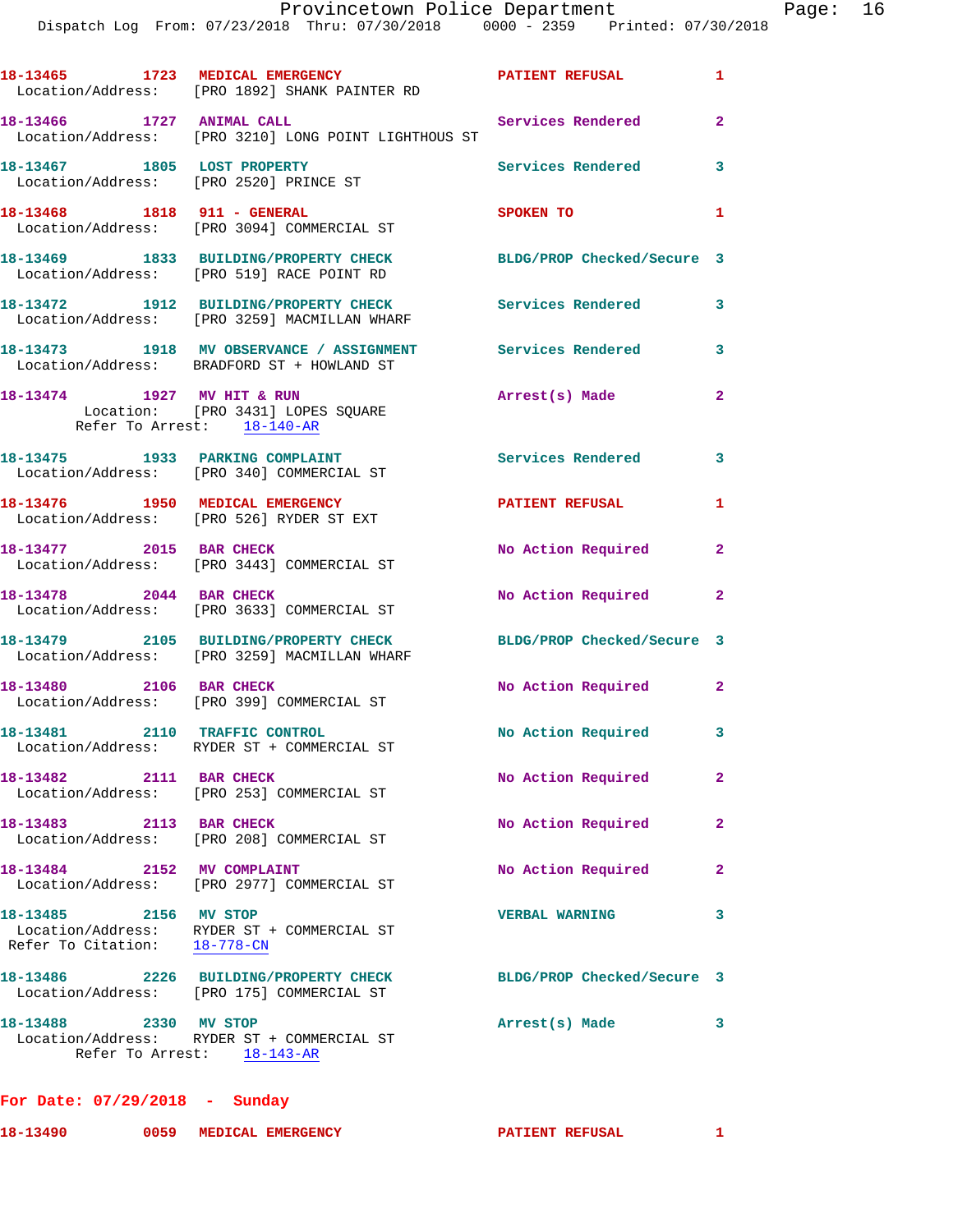|                                  | Dispatch Log From: 07/23/2018 Thru: 07/30/2018 0000 - 2359 Printed: 07/30/2018                                   | Provincetown Police Department Page: 17                                                                                                                                                                                        |                            |  |
|----------------------------------|------------------------------------------------------------------------------------------------------------------|--------------------------------------------------------------------------------------------------------------------------------------------------------------------------------------------------------------------------------|----------------------------|--|
| Refer To Arrest: 18-143-AR       | Location/Address: [PRO 542] SHANK PAINTER RD                                                                     |                                                                                                                                                                                                                                |                            |  |
|                                  | 18-13493 0106 COMPLAINT - GENERAL Services Rendered 3<br>Location/Address: [PRO 542] SHANK PAINTER RD            |                                                                                                                                                                                                                                |                            |  |
|                                  | 18-13492 0138 DISTURBANCE - FIGHT / ARGUMENT SPOKEN TO<br>Location/Address: [PRO 1209] COMMERCIAL ST             |                                                                                                                                                                                                                                | 1                          |  |
|                                  | 18-13495 0157 FIRE - CO ALARM Services Rendered 1<br>Location/Address: [PRO 1198] BRADFORD ST                    |                                                                                                                                                                                                                                |                            |  |
|                                  | 18-13494 0159 MEDICAL EMERGENCY<br>Location/Address: [PRO 395] COMMERCIAL ST                                     | Transported to Hospital 1                                                                                                                                                                                                      |                            |  |
|                                  | 18-13496 0400 BUILDING/PROPERTY CHECK BLDG/PROP Checked/Secure 3<br>Location/Address: [PRO 3259] MACMILLAN WHARF |                                                                                                                                                                                                                                |                            |  |
|                                  | 18-13497 0406 COMPLAINT - GENERAL<br>Location/Address: [PRO 2817] COMMODORE AVE                                  | SPOKEN TO 3                                                                                                                                                                                                                    |                            |  |
|                                  | 18-13498 0801 MEDICAL EMERGENCY<br>Location/Address: [PRO 518] RACE POINT RD                                     | Transported to Hospital 1                                                                                                                                                                                                      |                            |  |
|                                  | 18-13499 0821 BUILDING/PROPERTY CHECK BLDG/PROP Checked/Secure 3<br>Location/Address: [PRO 3430] COMMERCIAL ST   |                                                                                                                                                                                                                                |                            |  |
|                                  | 18-13500 0822 MV OBSERVANCE / ASSIGNMENT Services Rendered 3<br>Location/Address: [PRO 3430] COMMERCIAL ST       |                                                                                                                                                                                                                                |                            |  |
| Location/Address: HARBOR HILL RD | 18-13501 0834 BUILDING/PROPERTY CHECK Services Rendered 3                                                        |                                                                                                                                                                                                                                |                            |  |
|                                  | 18-13502 0849 BUILDING/PROPERTY CHECK Services Rendered<br>Location/Address: [PRO 3317] CEMETERY RD              |                                                                                                                                                                                                                                | $\mathbf{3}$               |  |
|                                  | 18-13504 0850 LOST PROPERTY<br>Location: [PRO 3431] LOPES SQUARE                                                 | Services Rendered                                                                                                                                                                                                              | $\mathbf{3}$               |  |
|                                  | 18-13506 0853 LOST PROPERTY<br>Location/Address: [PRO 542] SHANK PAINTER RD                                      | Services Rendered 3                                                                                                                                                                                                            |                            |  |
|                                  | 18-13503 0855 BUILDING/PROPERTY CHECK Services Rendered 3<br>Location/Address: [PRO 2483] COMMERCIAL ST          |                                                                                                                                                                                                                                |                            |  |
|                                  | 18-13507 0917 SERVICE CALL - POLICE SPOKEN TO<br>Location/Address: [PRO 2043] BRADFORD ST                        |                                                                                                                                                                                                                                | $\overline{\phantom{a}}$ 3 |  |
|                                  | 18-13508 0933 ANIMAL CALL<br>Location/Address: [PRO 94] BRADFORD ST                                              | Services Rendered 2                                                                                                                                                                                                            |                            |  |
|                                  | 18-13509 0953 GENERAL INFO<br>Location/Address: [PRO 1188] COMMERCIAL ST                                         | Services Rendered 3                                                                                                                                                                                                            |                            |  |
|                                  | 18-13511 1105 MEDICAL EMERGENCY 1 PATIENT REFUSAL 1<br>Location/Address: [PRO 356] COMMERCIAL ST                 |                                                                                                                                                                                                                                |                            |  |
| Location/Address: [OT] W MAIN ST | 18-13512 1233 ESCORT / TRANSPORT                                                                                 | Services Rendered 3                                                                                                                                                                                                            |                            |  |
|                                  | 18-13513 1304 BY-LAW VIOLATION<br>Location/Address: [PRO 105] COMMERCIAL ST                                      | SPOKEN TO THE SPOKEN OF THE SPOKEN OF THE SPOKEN OF THE SPOKEN OF THE SPOKEN OF THE SPOKEN OF THE SPOKEN OF THE SPOKEN OF THE SPOKEN OF THE SPOKEN OF THE SPOKEN OF THE SPOKEN OF THE SPOKEN OF THE SPOKEN OF THE SPOKEN OF TH | $\mathbf{2}$               |  |
|                                  | 18-13514 1314 MEDICAL EMERGENCY<br>Location/Address: [PRO 2499] RACE POINT RD                                    | Transported to Hospital 1                                                                                                                                                                                                      |                            |  |
|                                  | 18-13515 1354 BUILDING/PROPERTY CHECK BLDG/PROP Checked/Secure 3<br>Location/Address: [PRO 3259] MACMILLAN WHARF |                                                                                                                                                                                                                                |                            |  |
|                                  | 18-13516 1536 PARK, WALK & TALK 1998 Services Rendered 2                                                         |                                                                                                                                                                                                                                |                            |  |

Location/Address: [PRO 105] COMMERCIAL ST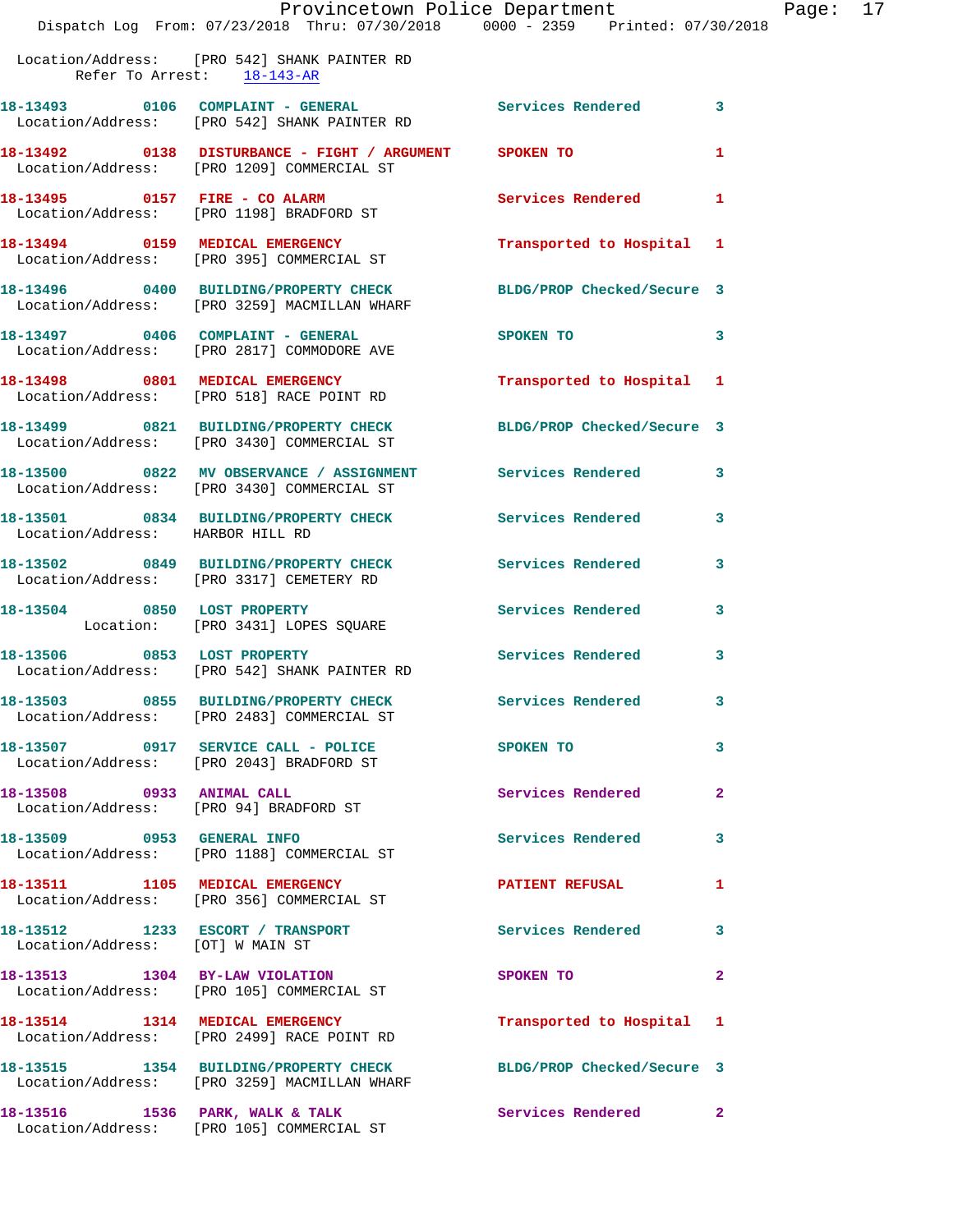|                                                                                     | Dispatch Log From: 07/23/2018 Thru: 07/30/2018 0000 - 2359 Printed: 07/30/2018                                 |                            |                   |
|-------------------------------------------------------------------------------------|----------------------------------------------------------------------------------------------------------------|----------------------------|-------------------|
| Location/Address: ROUTE 6 + SNAIL RD                                                | 18-13517 1537 MV OBSERVANCE / ASSIGNMENT No Action Required                                                    |                            | 3                 |
| 18-13519    1623    BIKE - ACCIDENT<br>Location/Address: RACE POINT RD              |                                                                                                                | Transported to Hospital    | 1                 |
|                                                                                     | 18-13520 1717 MV HIT & RUN<br>Location/Address: [PRO 1892] SHANK PAINTER RD                                    | Services Rendered          | $\overline{a}$    |
|                                                                                     | 18-13521 1740 NOISE COMPLAINT<br>Location/Address: [PRO 329] COMMERCIAL ST                                     | SPOKEN TO                  | 3<br>$\mathbf{2}$ |
|                                                                                     | 18-13523 1822 BIKE - ACCIDENT<br>Location/Address: [PRO 2165] COMMERCIAL ST                                    | No Action Required         | 1                 |
|                                                                                     | 18-13524 1851 BAR CHECK<br>Location/Address: [PRO 3837] COMMERCIAL ST                                          | Services Rendered          | $\mathbf{2}$      |
|                                                                                     | 18-13525 1853 PARKING COMPLAINT<br>Location/Address: [PRO 2520] PRINCE ST                                      | Services Rendered          | 3                 |
|                                                                                     | 18-13526 1928 MEDICAL EMERGENCY<br>Location/Address: [PRO 3670] SHANK PAINTER RD                               | Transported to Hospital 1  |                   |
|                                                                                     | 18-13528 1951 LOST PROPERTY<br>Location/Address: [PRO 542] SHANK PAINTER RD                                    | Services Rendered          | 3                 |
| Location/Address: COMMERCIAL ST                                                     | 18-13530 2017 ASSIST DEPARTMENT / MUTUAL AID Could Not Locate                                                  |                            | 3                 |
|                                                                                     | 18-13531 2048 LOST PROPERTY<br>Location/Address: [PRO 542] SHANK PAINTER RD                                    | Services Rendered          | 3                 |
|                                                                                     | 18-13532 2106 BUILDING/PROPERTY CHECK BLDG/PROP Checked/Secure 3<br>Location/Address: [PRO 2500] COMMERCIAL ST |                            |                   |
|                                                                                     | 18-13533 2107 BUILDING/PROPERTY CHECK<br>Location/Address: [PRO 526] RYDER ST EXT                              | BLDG/PROP Checked/Secure 3 |                   |
|                                                                                     | 18-13534 2140 LOST PROPERTY<br>Location/Address: [PRO 542] SHANK PAINTER RD                                    | Services Rendered 3        |                   |
| 18-13535 2207 MV COMPLAINT                                                          | Location/Address: BRADFORD ST + HOWLAND ST                                                                     | Could Not Locate           |                   |
| 18-13537 2240 LOST PROPERTY                                                         | Location/Address: [PRO 542] SHANK PAINTER RD                                                                   | Services Rendered          | 3                 |
| 18-13539 2352 PARK, WALK & TALK                                                     | Location/Address: [PRO 3870] COMMERCIAL ST                                                                     | Services Rendered          | $\mathbf{2}$      |
| For Date: $07/30/2018$ - Monday                                                     |                                                                                                                |                            |                   |
| 18-13540 0000 BAR CHECK                                                             | Location/Address: [PRO 2832] COMMERCIAL ST                                                                     | Services Rendered          | $\mathbf{2}$      |
| 18-13542 0100 MV STOP<br>Location/Address: RYDER ST<br>Refer To Citation: 18-779-CN |                                                                                                                | <b>VERBAL WARNING</b>      | 3                 |
|                                                                                     | 18-13541 0104 MV OBSERVANCE / ASSIGNMENT<br>Location/Address: BRADFORD ST + HOWLAND ST                         | Services Rendered          | 3                 |
| Location/Address: COMMERCIAL ST                                                     | 18-13544 0121 BUILDING/PROPERTY CHECK BLDG/PROP Checked/Secure 3                                               |                            |                   |

**18-13545 0124 MV STOP VERBAL WARNING 3**  Location/Address: BRADFORD ST + THISTLEMORE RD Refer To Citation: 18-780-CN